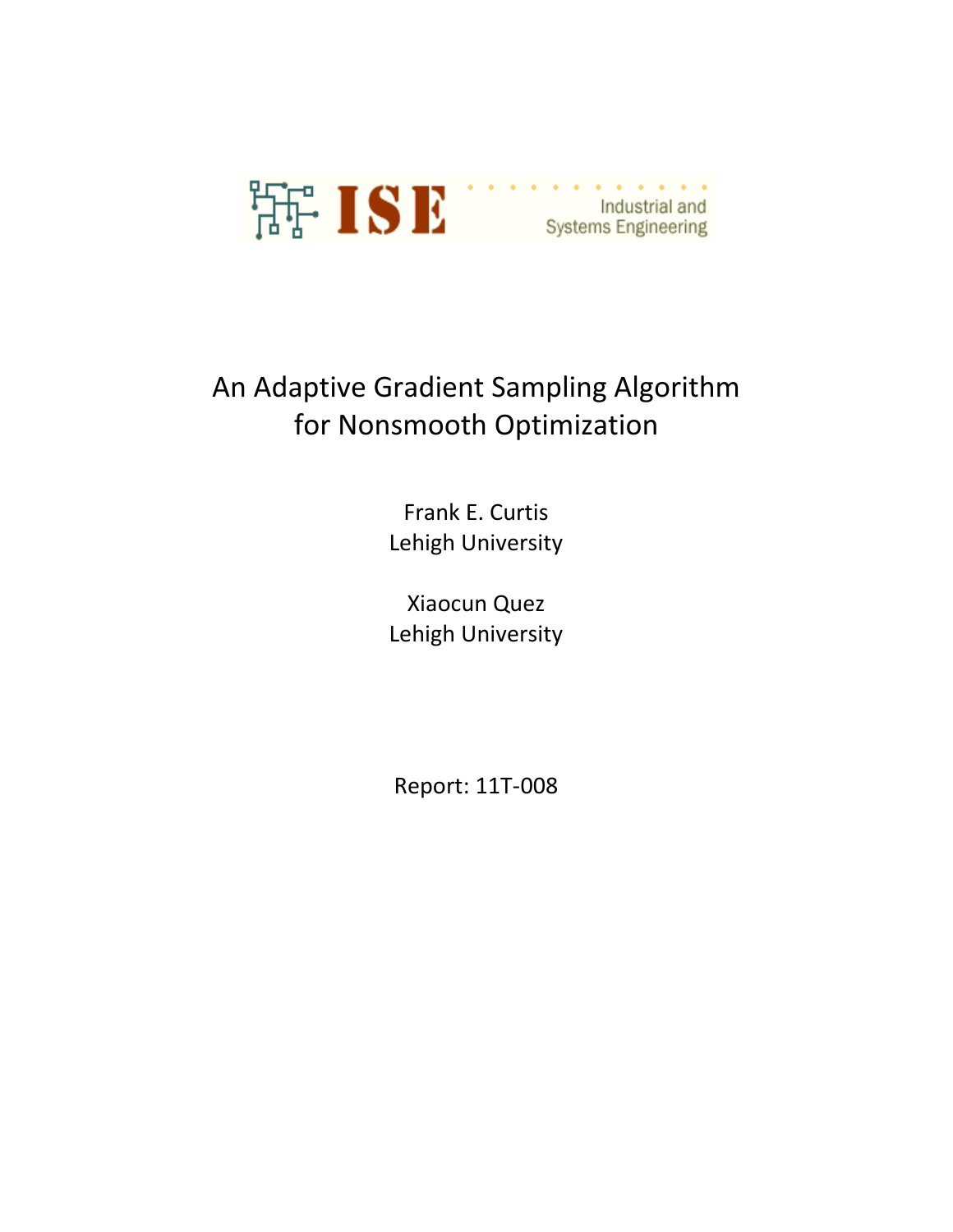# RESEARCH ARTICLE

# An Adaptive Gradient Sampling Algorithm for Nonsmooth Optimization

Frank E. Curtis† and Xiaocun Que‡ (Received 00 Month 200x; in final form 00 Month 200x)

We present an algorithm for the minimization of  $f : \mathbb{R}^n \to \mathbb{R}$ , assumed to be locally Lipschitz and continuously differentiable in an open dense subset  $\mathcal D$  of  $\mathbb R^n$ . The objective f may be nonsmooth and/or nonconvex. The method is based on the gradient sampling algorithm (GS) of Burke, Lewis, and Overton [SIAM J. Optim., 15 (2005), pp. 751-779]. It differs, however, from previously proposed versions of GS in that it is variable-metric and only  $O(1)$ gradient evaluations are required per iteration. Numerical experiments illustrate that the algorithm is much more efficient than GS in that it consistently requires significantly fewer gradient evaluations. In addition, the adaptive sampling procedure allows for warm-starting of the quadratic subproblem solver so that the number of subproblem iterations per nonlinear iteration is also reduced. Global convergence of the algorithm is proved assuming that the Hessian approximations are positive definite and bounded, an assumption shown to be true for the proposed Hessian approximation updating strategies.

Keywords: unconstrained optimization, nonsmooth optimization, nonconvex optimization, gradient sampling, line search methods, quadratic optimization, warm-starting

AMS Subject Classification: 49M05, 65K05, 65K10, 90C26, 90C30

# 1. Introduction

The gradient sampling algorithm (GS), introduced and analyzed by Burke, Lewis, and Overton [4, 5], is a method for minimizing an objective function  $f : \mathbb{R}^n \to \mathbb{R}$ that is locally Lipschitz and continuously differentiable in an open dense subset  $\mathcal D$ of  $\mathbb{R}^n$ . The approach is widely applicable and robust [3, 6, 24], and it is intuitively appealing in that theoretical convergence guarantees hold with probability one without requiring algorithmic modifications to handle nonconvexity.

The theoretical foundations for GS, as well as various extensions, are developing rapidly. Stronger theoretical results than in [5] for both the original algorithm and for various extensions were provided in [22], an extension of the ideas for solving constrained problems was presented in [8], and a variant using only gradient estimates derived via function evaluations appeared in [23]. Continued developments along these lines suggest that GS techniques have the potential to rival bundle methods (BM) [17, 18, 20] in terms of theoretical might and practical performance.

The main goal of this paper is to address three practical limitations of GS as it is presented in [5, 22]. Consider the following remarks.

(1) GS produces approximate  $\epsilon$ -steepest descent directions by evaluating the gradient of f at  $n+1$  (or more) randomly generated points during each

<sup>†</sup>Department of Industrial and Systems Engineering, Lehigh University, Bethlehem, PA, USA. This author was supported by National Science Foundation grant DMS-1016291. E-mail: frank.e.curtis@gmail.com ‡Department of Industrial and Systems Engineering, Lehigh University, Bethlehem, PA, USA. This author was supported by National Science Foundation grant DMS-1016291. E-mail: xiq209@lehigh.edu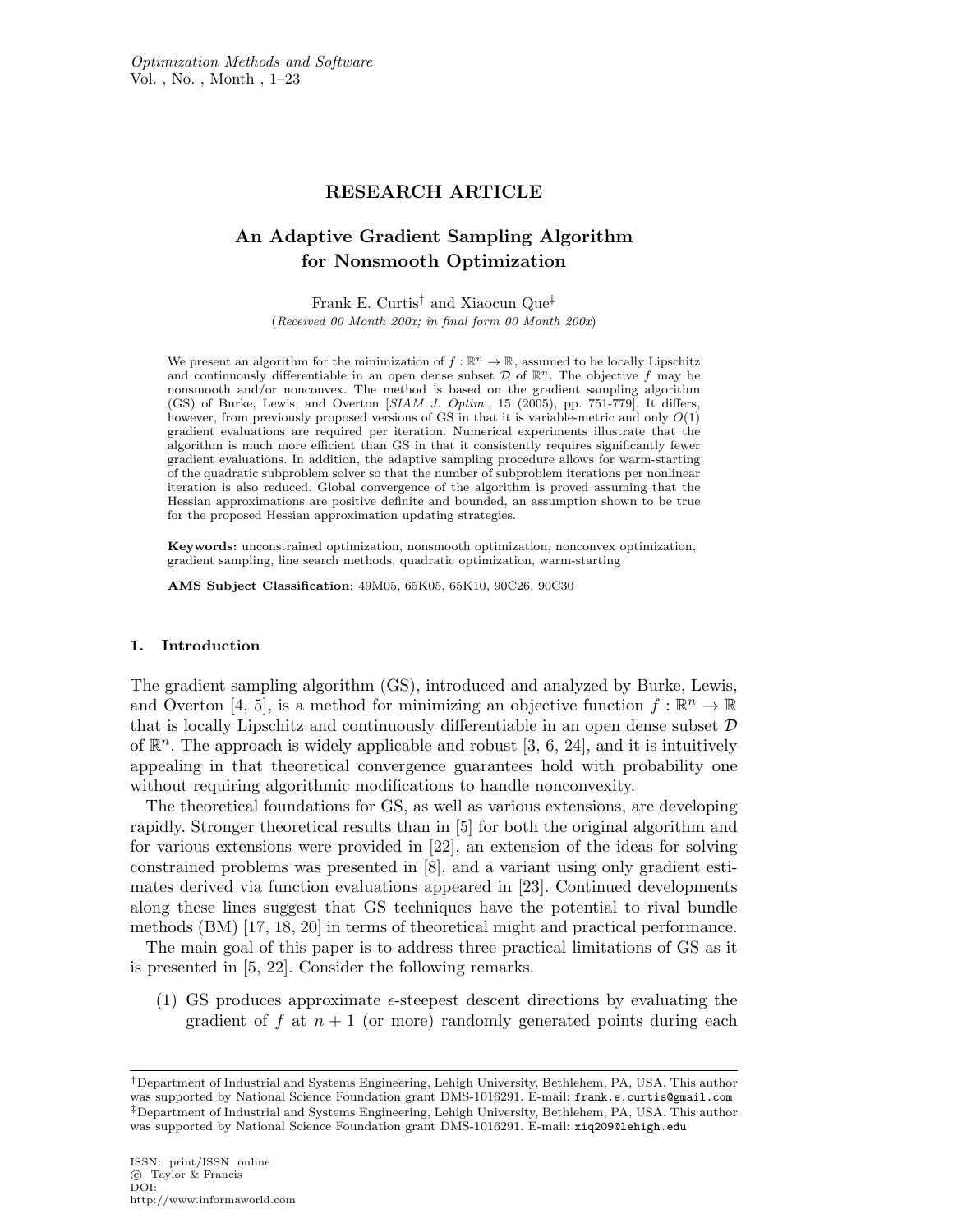iteration. This results in a high computational cost that is especially detrimental when search directions turn out to be unproductive.

- (2) Each  $\epsilon$ -steepest descent direction produced by GS is obtained by the solution of a quadratic optimization subproblem (QO). As the subproblem data is computed afresh for every iteration, the computational effort required to solve each of these subproblems can be significant for large-scale problems.
- (3) GS may behave, at best, as a steepest descent method. The use of second order information of the problem functions may be useful, but it is not clear how to incorporate this information effectively in nonsmooth regions.

We address both remarks 1 and 2 by the *adaptive* sampling of gradients over the course of the optimization process. That is, rather than evaluate gradients at a completely new set of points during every iteration k, we maintain a history and reuse any recently stored gradients that were obtained in an  $\epsilon$ -neighborhood of  $x_k$ . This reduces the computational effort of gradient evaluations per iteration, and also provides a clear strategy for warm-starting the QO solver. That is, any gradients corresponding to *active* subproblem constraints during iteration  $k-1$  that remain in the set of sample gradients are included in the initial active set when solving the  $QO$  during iteration k. We show in our numerical experiments in §5 that adaptive sampling significantly reduces the total number of gradient evaluations required.

We address remark 3 by proposing two novel strategies for updating approximations of second order terms. The first strategy is similar to a limited-memory Broyden-Fletcher-Goldfarb-Shanno (LBFGS) update typical in smooth optimization [27]. Our method is unique, however, in that we incorporate gradient information from sample points instead of that solely at algorithm iterates. We also control the updates so that bounds on the Hessian approximations required for our convergence analysis are obtained. The second strategy we propose — intended solely for nonconvex problems — is entirely novel as far as we are aware. It also involves the incorporation of function information at sample points, but is based on the desire to produce model functions that overestimate the true objective f. Bounds required for our convergence analysis are also proved for this latter strategy. Our numerical experiments in §5 illustrate that reductions in nonlinear iterations, overall QO solver iterations, and function/gradient evaluations are obtained by employing either of our updating strategies for approximating second order information.

The paper is organized as follows. A description of our Adaptive Gradient Sampling algorithm (AGS) is presented in §2. Our updating strategies for approximating second order information are presented and analyzed in §3. Global convergence of a generic AGS algorithm is analyzed in §4. Numerical experiments comparing implementations of GS and variants of AGS on a large test set are presented in §5. This implementation involves a specialized QO solver that has been implemented by enhancing the method proposed in [21]; the details of this solver are described in the Appendix. Finally, concluding remarks are provided in §6.

The analysis in this paper builds on that of Kiwiel in [22]. It should also be noted that ideas of "incremental sampling" and "bundling past information" were briefly mentioned by Kiwiel in [23]. However, our methods are unique from those appearing in these papers as adaptive sampling was not considered in [22], exact gradient information was not used in [23], and our algorithm involves Hessian approximations that were not considered in either article. Still, in addition to the original work by Burke, Lewis, and Overton [5], it is clear that the works of Kiwiel have been inspirational for the work in this paper, not to mention the QO algorithm from [21] that has found a new area of applicability in the context of AGS.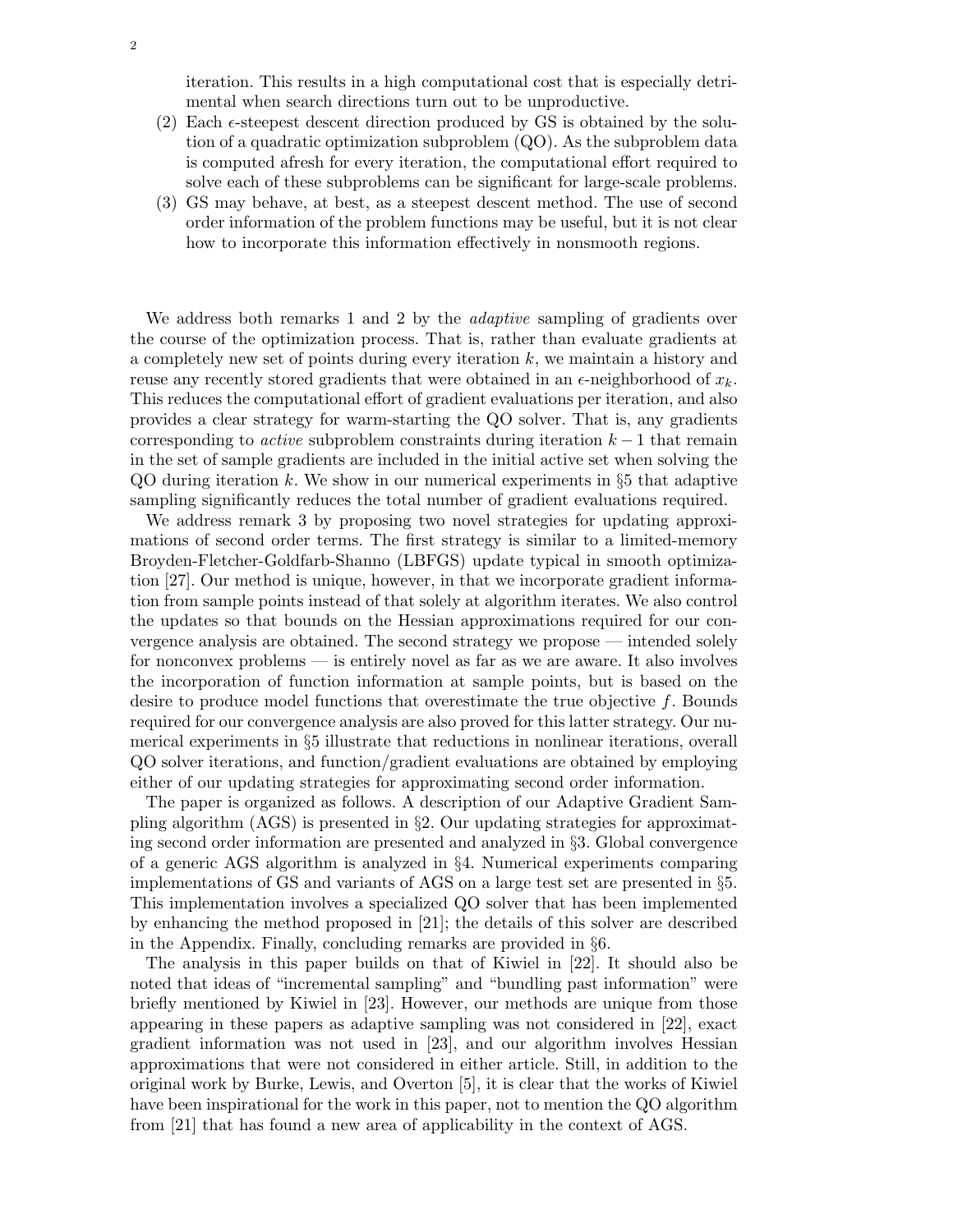# 2. Algorithm Description

Consider the unconstrained problem

$$
\min_{x} f(x) \tag{2.1}
$$

where  $f : \mathbb{R}^n \to \mathbb{R}$  is locally Lipschitz and continuously differentiable in an open dense subset  $D$  of  $\mathbb{R}^n$ . Letting cl conv S denote the closure of the convex hull of a set  $S \subseteq \mathbb{R}^n$  and defining the multifunction  $\mathbb{G}_{\epsilon}(x) := \text{cl} \operatorname{conv} \nabla f(\mathbb{B}_{\epsilon}(x) \cap \mathcal{D})$  where  $\mathbb{B}_{\epsilon}(x) := \{\overline{x} : \|\overline{x} - x\| \leq \epsilon\}$  is the Euclidean  $\epsilon$ -ball about x, we have the following representation of the Clarke subdifferential [7] of  $f$  at  $x$ :

$$
\overline{\partial} f(x) = \bigcap_{\epsilon > 0} \mathbb{G}_{\epsilon}(x).
$$

Similarly, the Clarke  $\epsilon$ -subdifferential [12] is given by

$$
\overline{\partial}_{\epsilon} f(x) := \operatorname{cl} \operatorname{conv} \overline{\partial} f(\mathbb{B}_{\epsilon}(x)).
$$

A point x is stationary for f if  $0 \in \overline{\partial} f(x)$  and  $\epsilon$ -stationary if  $0 \in \overline{\partial}_{\epsilon} f(x)$ .

At a given iterate  $x_k$  and for a given sampling radius  $\epsilon_k > 0$ , the central idea behind gradient sampling techniques is to approximate  $\mathbb{G}_{\epsilon_k}(x_k)$  through the random sampling of gradients in  $\mathbb{B}_{\epsilon_k}(x_k) \cap \mathcal{D}$ . This set, in turn, approximates the Clarke  $\epsilon_k$ subdifferential since, at any  $x, \mathbb{G}_{\epsilon}(x) \subset \overline{\partial}_{\epsilon} f(x)$  for any  $\epsilon \geq 0$  and  $\overline{\partial}_{\epsilon'} f(x) \subset \mathbb{G}_{\epsilon''}(x)$ for any  $\epsilon'' > \epsilon' \geq 0$ . Thus, by locating  $x_k$  at which the minimum-norm element of  $\mathbb{G}_{\epsilon_k}(x_k)$  is small, reducing the sampling radius, and then repeating the process for  $\epsilon_k \to 0$ , gradient sampling techniques locate stationary points of f by repeatedly locating (approximate)  $\epsilon_k$ -stationary points for decreasing values of  $\epsilon_k$ .

We now present a generic AGS algorithm of which GS is a special case. During iteration k, let  $X_k := \{x_{k,1}, \ldots, x_{k,p_k}\}\$  (with  $x_{k,i} = x_k$  for some i) denote a set of points that have been generated in  $B_k := \mathbb{B}_{\epsilon_k}(x_k) \cap \mathcal{D}$ , let

$$
G_k := [g_{k,1} \cdots g_{k,p_k}] \tag{2.2}
$$

denote the matrix whose columns are the gradients of  $f$  at the points in  $X_k$ , and let  $H_k \succ 0$ . The main computational component of the generic algorithm is the solution of the following QO subproblem:

$$
\min_{z,d} z + \frac{1}{2}d^T H_k d
$$
  
s.t.  $f(x_k)e + G_k^T d \le ze$ . (2.3)

(Here, and throughout the paper, e denotes a vector of ones whose length is determined by the context.) Alternatively, one may solve the dual of  $(2.3)$ , namely

$$
\max_{\pi} -\frac{1}{2}\pi^T G_k^T W_k G_k \pi
$$
  
s.t.  $e^T \pi = 1, \ \pi \ge 0,$  (2.4)

where  $W_k := H_k^{-1} \succ 0$ . The solution  $(z_k, d_k, \pi_k)$  of  $(2.3)-(2.4)$  has  $d_k = -W_k G_k \pi_k$ .

The only other major computational component of the algorithm is a backtracking line search, performed after the computation of the search direction  $d_k$ . For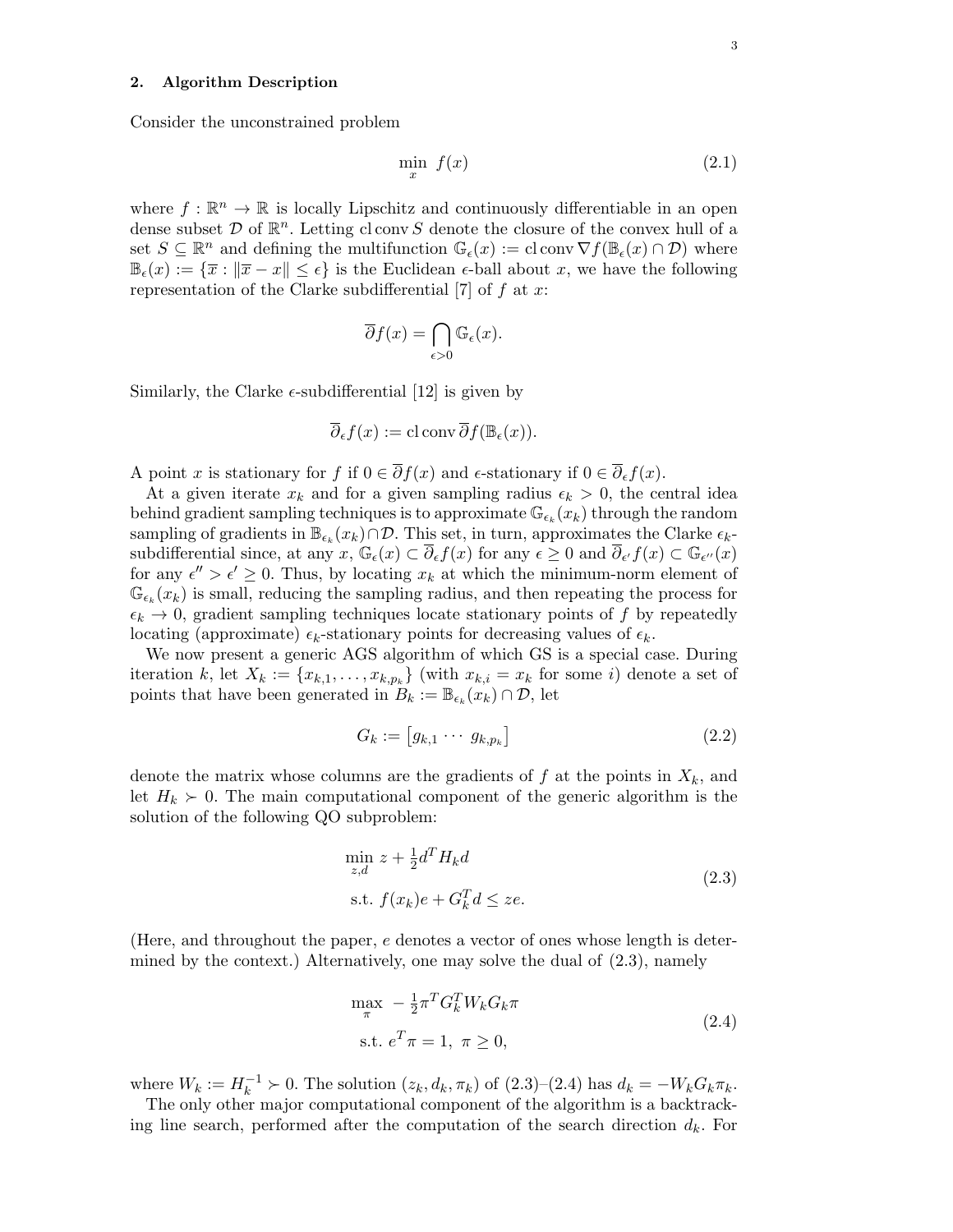this purpose, we define the sufficient decrease condition

$$
f(x_k + \alpha_k d_k) \le f(x_k) - \eta \alpha_k d_k^T H_k d_k. \tag{2.5}
$$

We set  $x_{k+1} \leftarrow x_k + \alpha_k d_k$  for  $\alpha_k$  chosen to satisfy (2.5), but in order to ensure that all iterates remain within the set  $\mathcal{D}$ , it may be necessary to perturb such an  $x_{k+1}$ ; in such cases, we make use of the perturbed line search conditions

$$
f(x_{k+1}) \leq f(x_k) - \eta \alpha_k d_k^T H_k d_k \tag{2.6a}
$$

$$
\text{and } \|x_k + \alpha_k d_k - x_{k+1}\| \le \min\{\alpha_k, \epsilon_k\} \|d_k\|. \tag{2.6b}
$$

See [22] for motivation of these line search conditions and a description of how, given  $\alpha_k$  and  $d_k$  satisfying (2.5), an  $x_{k+1}$  satisfying (2.6) can be found in a finite number of operations.

Our algorithmic framework, AGS, is presented as Algorithm 2.1 below. As it is the approach employed in our numerical experiments, we assume that search directions are obtained by solving the dual problem  $(2.4)$  and that both  $H_k$  and  $W_k$  are computed for all k. It should be clear, however, that in general it is not necessary to compute and store both  $H_k$  and  $W_k$ .

# Algorithm 2.1 Adaptive Gradient Sampling (AGS) Algorithm

- 1: (Initialization): Choose a number of sample points to compute each iteration  $\bar{p}$ , number of sample points required for a complete line search  $p \geq n+1$ , sampling radius reduction factor  $\psi \in (0, 1)$ , number of backtracks for an incomplete line search  $q \geq 0$ , sufficient decrease constant  $\eta \in (0,1)$ , line search backtracking constant  $\kappa \in (0,1)$ , and tolerance parameter  $\nu > 0$ . Choose an initial iterate  $x_0 \in \mathcal{D}$ , set  $X_{-1} \leftarrow \emptyset$ , choose an initial sampling radius  $\epsilon_0 > 0$ , and set  $k \leftarrow 0$ .
- 2: (Sample set update): Set  $X_k \leftarrow (X_{k-1} \cap B_k) \cup x_k \cup \overline{X}_k$ , where the sample set  $\overline{X}_k := \{\overline{x}_{k,1}, \ldots, \overline{x}_{k,\overline{p}}\}$  is composed of  $\overline{p}$  points generated uniformly in  $B_k$ . Set  $p_k \leftarrow |X_k|$ . If  $p_k > p$ , then remove the  $p_k - p$  eldest members of  $X_k$  and set  $p_k \leftarrow p$ . Compute any unknown columns of the matrix  $G_k$  defined in (2.2).
- 3: (Hessian update): Set  $H_k \succ 0$  and  $W_k = H_k^{-1} \succ 0$ , respectively, as approximations of the Hessian and inverse Hessian of  $f$  at  $x_k$ .
- 4: (Search direction computation): Set  $d_k \leftarrow -W_k G_k \pi_k$ , where  $\pi_k$  solves (2.4).
- 5: (Stationarity test): If  $d_k^T H_k d_k \leq \epsilon_k \leq \nu$ , then stop. Otherwise, if  $d_k^T H_k d_k \leq \epsilon_k$ , then set  $x_{k+1} \leftarrow x_k$ ,  $\alpha_k \leftarrow 1$ , and  $\epsilon_{k+1} \leftarrow \psi \epsilon_k$  and go to step 8.
- 6: (Backtracking line search): If  $|X_k| < p$ , then set  $\alpha_k$  as the largest value in  $\{\kappa^0, \kappa^1, \ldots, \kappa^q\}$  such that  $(2.5)$  is satisfied, or set  $\alpha_k \leftarrow 0$  if  $(2.5)$  is not satisfied for any of these values of  $\alpha_k$ . If  $|X_k| = p$ , then set  $\alpha_k$  as the largest value in  $\{\kappa^0, \kappa^1, \kappa^2, \dots\}$  such that  $(2.5)$  is satisfied.
- 7: (Iterate update): Set  $\epsilon_{k+1} \leftarrow \epsilon_k$ . If  $x_k + \alpha_k d_k \in \mathcal{D}$ , then set  $x_{k+1} \leftarrow x_k + \alpha_k d_k$ . Otherwise, set  $x_{k+1}$  as any point in  $\mathcal D$  satisfying (2.6).
- 8: (Iteration increment): Set  $k \leftarrow k+1$  and go to step 2.

If  $\bar{p} = p \ge n + 1$  and  $H_k = W_k = I$  for all k, then AGS reduces to GS as proposed in [22]; specifically, it reduces to the variant involving nonnormalized search directions in §4.1 of that paper. We use AGS, therefore, to refer to instantiations of AGS where  $\bar{p}$  < p with (potentially) variable  $H_k$ . Our numerical experiments in §5 illustrate a variety of practical advantages of AGS over GS, while the analysis in §4 shows that nothing is lost in terms of convergence guarantees when  $\bar{p} < p$ .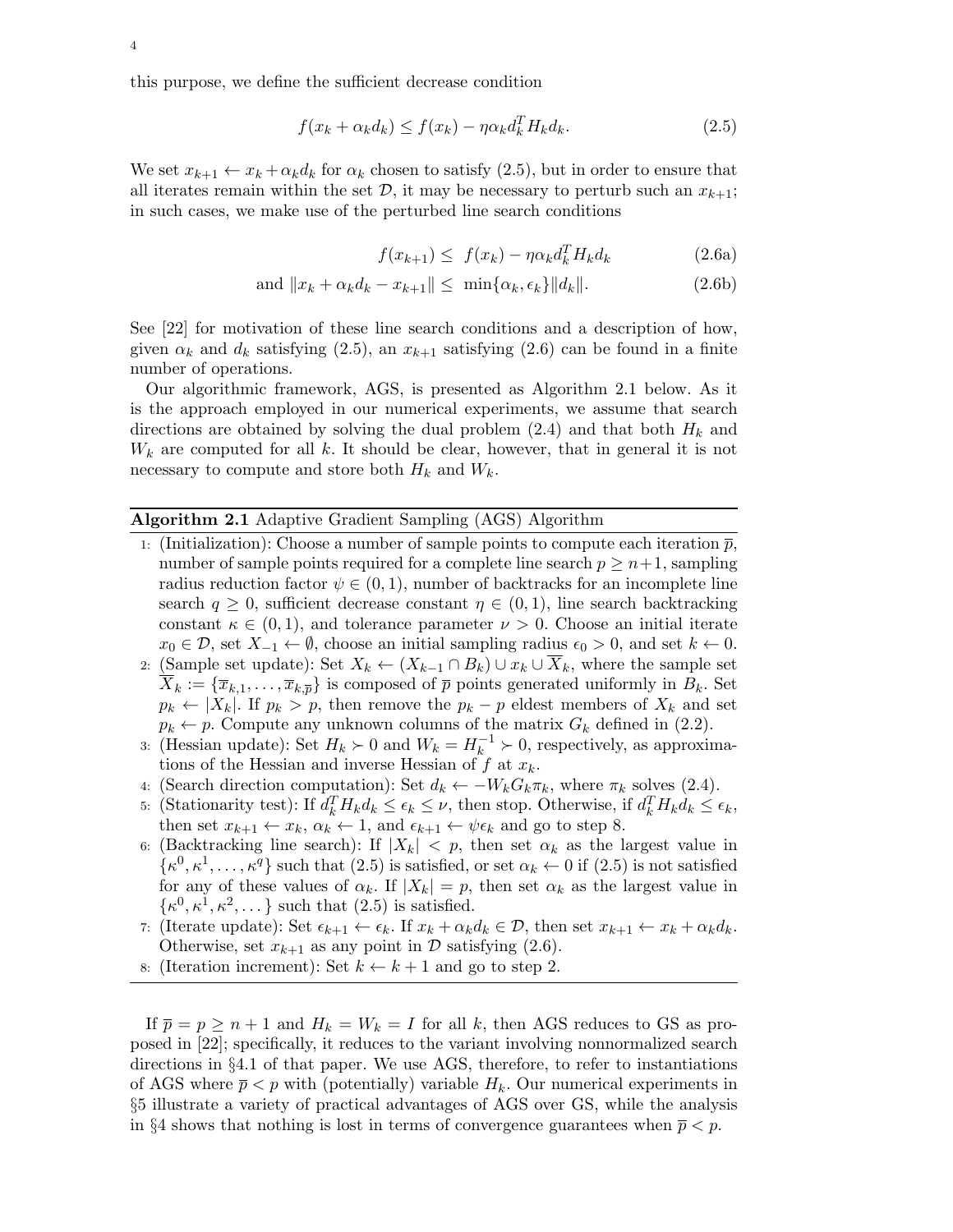#### 3. Hessian Approximation Strategies

In this section, we present novel techniques for choosing  $H_k$  and  $W_k$  in the context of AGS. We refer to  $H_k$  and  $W_k$ , respectively, as approximations of the Hessian and inverse Hessian of f at  $x_k$ . These are accurate descriptions for our first strategy as we employ gradient information at sample points to approximate the Hessian and inverse Hessian of f at  $x_k$ . However, the descriptions are not entirely accurate for our second strategy as in that case our intention is to form models that overestimate f, and not necessarily to have  $H_k \approx \nabla^2 f(x_k)$ . Still, for ease of exposition, it will be convenient to refer to  $H_k$  and  $W_k$  as Hessian and inverse Hessian approximations, respectively, in that context as well.

A critical motivating factor in the design of our Hessian updating strategies is the following assumption needed for our global convergence guarantees in §4.

Assumption 3.1 There exist  $\overline{\xi} \geq \xi > 0$  such that, for all k and  $d \in \mathbb{R}^n$ , we have

$$
\xi \|d\|^2 \le d^T H_k d \le \overline{\xi} \|d\|^2.
$$

For each of our updating strategies, we show that Assumption 3.1 is satisfied. We remark, however, that numerical experience has shown that for nonsmooth problems it is often beneficial to allow Hessian approximations to approach singularity [25]. Thus, our numerical experiments include forms of our updates that ensure Assumption 3.1 is satisfied as well as forms that do not. Either of these forms can be obtained through choices of the user-defined constants defined for each update. Note also that the bounds we provide are worst case bounds that typically would not be tight in practice.

Both of the following strategies employ gradient information — and, in the latter case, function value information — evaluated at points in the sample set  $X_k$ . The matrices  $H_k$  and  $W_k$  are constructed by applying a series of updates to the initial approximations  $H_k \nleftarrow \mu_k I$  and  $W_k \nleftarrow \mu_k^{-1}$  $k^{-1}I$  based on this information. As is often the case for Hessian updating strategies, we have found in our numerical experiments that the value  $\mu_k$  (chosen in our case during each iteration k) is critical for the performance of the algorithm. See §5 for our approach for setting  $\mu_k$ ; for now, all that is required in this section is that  $\mu_k > 0$  for all k.

#### 3.1. LBFGS Updates on Sample Directions

We consider an updating strategy based on the well-known BFGS formula [2, 10, 11, 30. During iteration  $k$ , the main idea of our update is to use gradient information at the points in  $X_k$  to construct  $H_k$  and  $W_k$ . We begin by initializing  $H_k \leftarrow \mu_k I$  and  $W_k \leftarrow \mu_k^{-1}$  $k^{-1}I$  and then perform a series of (at most)  $p_k := |X_k|$ updates based on  $d_{k,i} := x_{k,i} - x_k$  and  $y_{k,i} := \nabla f(x_{k,i}) - \nabla f(x_k)$  for  $i = 1, \ldots, p_k$ . As at most  $p_k$  updates are performed, this strategy is most accurately described as a LBFGS approach for setting  $H_k$  and  $W_k$  [27]. In the end, after all  $p_k$  updates are performed, we obtain bounds of the type required in Assumption 3.1 where the constants  $\xi \geq \xi > 0$  depend only on p and user-defined constants  $\gamma > 0$  and  $\sigma > 0$ .

Suppose that updates have been performed for sample points 1 through  $i-1$ and consider the update for sample point  $i$ . We know from step 2 of AGS that

$$
||d_{k,i}||^2 \le \epsilon_k^2. \tag{3.1}
$$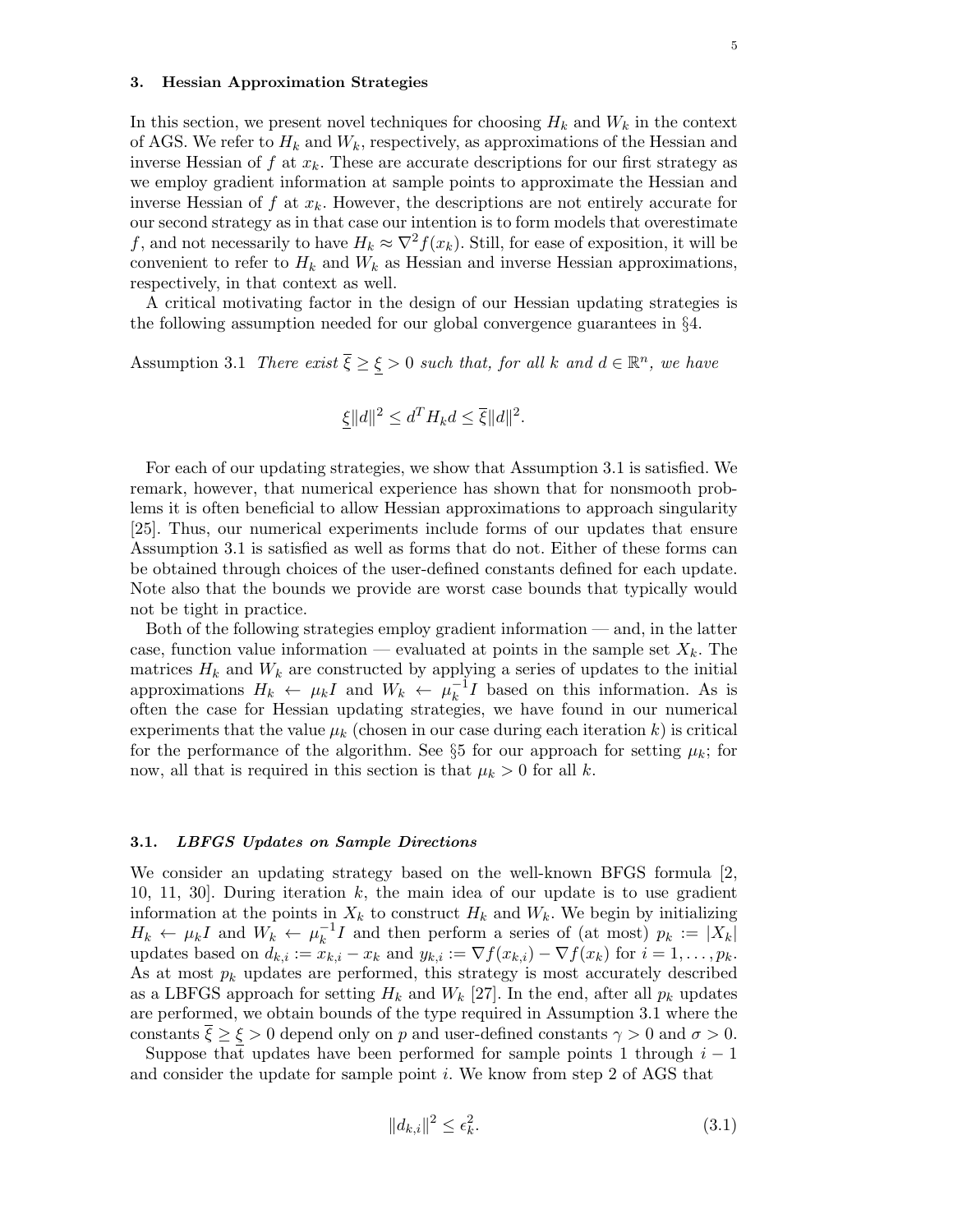Moreover, we will require that

$$
d_{k,i}^T y_{k,i} \geq \gamma \epsilon_k^2 \tag{3.2a}
$$

and 
$$
||y_{k,i}||^2 \leq \sigma \epsilon_k^2
$$
 (3.2b)

for the constants  $\gamma > 0$  and  $\sigma > 0$  provided by the user. We skip the update for sample point i if (3.2) fails to hold. (For instance, for some i we have  $x_{k,i} = x_k$ , meaning that  $d_{k,i} = y_{k,i} = 0$  and (3.2a) is not satisfied.) For ease of exposition, however, we suppose throughout the remainder of this subsection that no updates are skipped, this assumption not invalidating our main result, Theorem 3.3.

The update formulas for  $H_k$  and  $W_k$  for sample point i are the following:

$$
H_k \leftarrow H_k - \frac{H_k d_{k,i} d_{k,i}^T H_k}{d_{k,i}^T H_k d_{k,i}} + \frac{y_{k,i} y_{k,i}^T}{y_{k,i}^T d_{k,i}} \tag{3.3a}
$$

$$
W_k \leftarrow \left(I - \frac{y_{k,i}d_{k,i}^T}{d_{k,i}^T y_{k,i}}\right)^T W_k \left(I - \frac{y_{k,i}d_{k,i}^T}{d_{k,i}^T y_{k,i}}\right) + \frac{d_{k,i}d_{k,i}^T}{d_{k,i}^T y_{k,i}}.
$$
(3.3b)

The following lemma reveals bounds on inner products with  $H_k$  and  $W_k$  after the updates for sample point i has been performed.

Lemma 3.2 Suppose that after updates have been performed for sample points 1 through i – 1, we have  $H_k \succ 0$ ,  $W_k \succ 0$ , and for any  $d \in \mathbb{R}^n$  we have  $d^T \hat{H}_k d \leq \theta ||d||^2$ and  $d^T W_k d \leq \beta ||d||^2$  for some  $\theta > 0$  and  $\beta > 0$ . Then, after applying (3.3), we maintain  $H_k \succ 0$  and  $W_k \succ 0$  and have

$$
d^T H_k d \le \left(\theta + \frac{\sigma}{\gamma}\right) ||d||^2 \tag{3.4a}
$$

and 
$$
d^T W_k d \le \left(2\beta \left(1 + \frac{\sigma}{\gamma^2}\right) + \frac{1}{\gamma}\right) ||d||^2.
$$
 (3.4b)

*Proof* That BFGS updates of the form  $(3.3)$  maintain positive-definiteness of  $H_k$ and  $W_k$  if  $d_{k,i}^T y_{k,i} > 0$  is well known; e.g., see [28, Chapter 6]. Thus, as (3.2a) ensures  $d_{k,i}^T y_{k,i} > 0$  and AGS has  $\epsilon_k > 0$  for all k, it remains only to prove (3.4).

Since prior to the update we have  $H_k \succ 0$  and  $(3.2a)$  with  $\epsilon_k > 0$  ensures that  $d_{k,i} \neq 0$ , we have from  $(3.2)$  and  $(3.3a)$  that

$$
d^T H_k d \leftarrow d^T H_k d - \frac{(d_{k,i}^T H_k d)^2}{d_{k,i}^T H_k d_{k,i}} + \frac{(y_{k,i}^T d)^2}{d_{k,i}^T y_{k,i}} \n\leq d^T H_k d + \frac{(y_{k,i}^T d)^2}{d_{k,i}^T y_{k,i}} \n\leq \left(\theta + \frac{\sigma}{\gamma}\right) ||d||^2.
$$

This is precisely  $(3.4a)$ . As for  $(3.4b)$ , first note that from  $(3.1)$  and  $(3.2a)$ , we have

$$
d^T \left( \frac{d_{k,i} d_{k,i}^T}{d_{k,i}^T y_{k,i}} \right) d = \frac{(d_{k,i}^T d)^2}{d_{k,i}^T y_{k,i}} \le \frac{\epsilon_k^2 ||d||^2}{\gamma \epsilon_k^2} = \frac{1}{\gamma} ||d||^2. \tag{3.5}
$$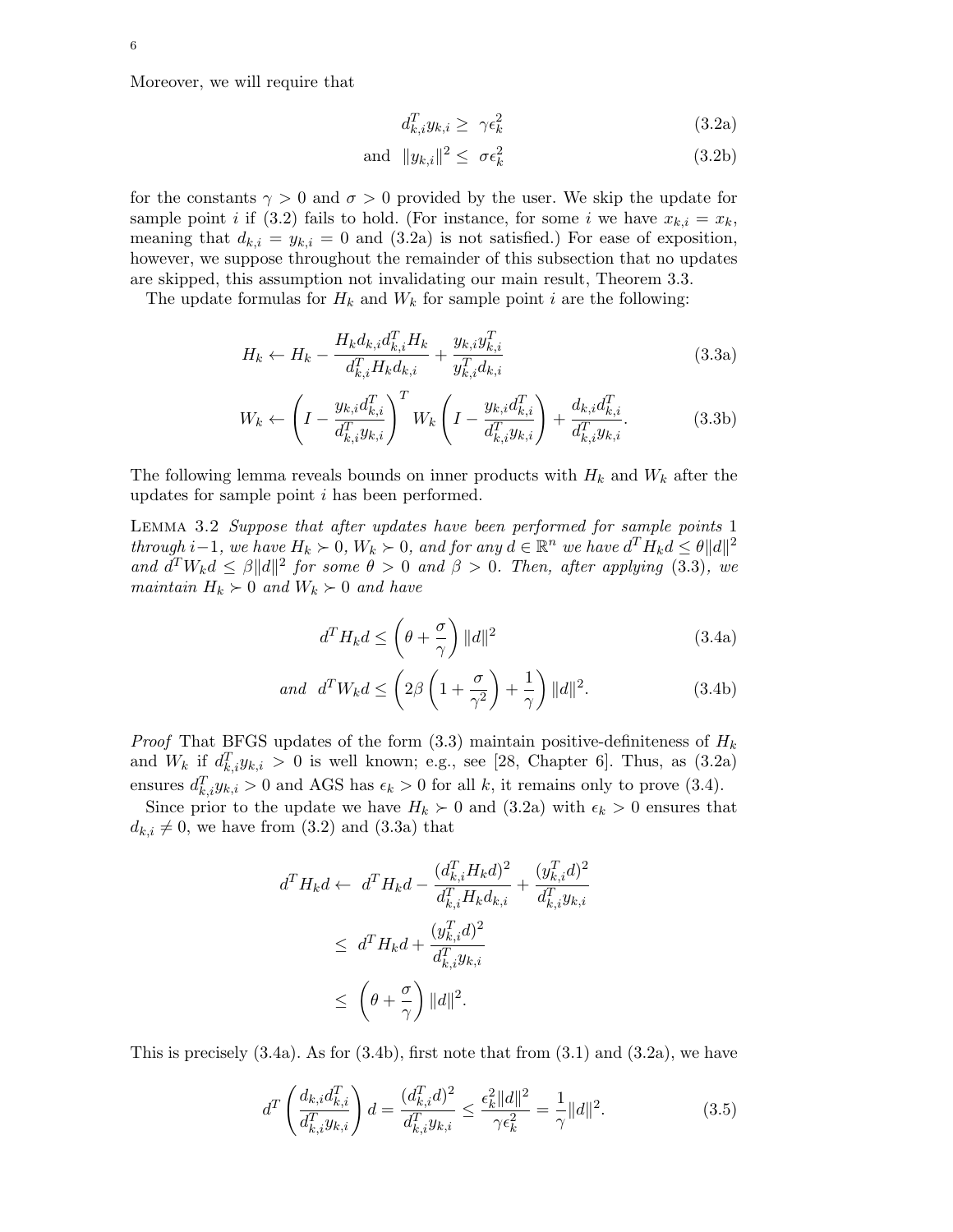Since prior to the update we have  $W_k \succ 0$ , we may write  $W_k = N_k^T N_k$  for some nonsingular  $N_k \in \mathbb{R}^{n \times n}$ . From the statement of the lemma, we have that for any d

$$
d^T W_k d = ||N_k d||^2 \le \beta ||d||^2,
$$

which, along with  $(3.1)$  and  $(3.2)$ , yields

$$
\left\| \left( \frac{d_{k,i}^T d}{d_{k,i}^T y_{k,i}} \right) N_k y_{k,i} \right\|^2 = \left| \frac{d_{k,i}^T d}{d_{k,i}^T y_{k,i}} \right|^2 \|N_k y_{k,i}\|^2
$$
  

$$
\leq \left( \frac{\epsilon_k^2 \|d\|^2}{\gamma^2 \epsilon_k^4} \right) \beta \sigma \epsilon_k^2
$$
  

$$
= \beta \frac{\sigma}{\gamma^2} \|d\|^2.
$$
 (3.6)

Together,  $(3.5)$ ,  $(3.6)$ , and the fact that for any vectors a and b of equal length we have  $||a - b||^2 \leq 2(||a||^2 + ||b||^2)$  show that

$$
\left\| N_k \left( I - \frac{y_{k,i} d_{k,i}^T}{d_{k,i}^T y_{k,i}} \right) d \right\|^2 \leq 2 \left( \| N_k d \|^2 + \left\| \left( \frac{d_{k,i}^T d}{d_{k,i}^T y_{k,i}} \right) N_k y_{k,i} \right\|^2 \right) \leq 2\beta \left( 1 + \frac{\sigma}{\gamma^2} \right) \| d \|^2.
$$

Overall, the above and (3.3b) yield

$$
d^T W_k d \leftarrow \left\| N_k \left( I - \frac{y_{k,i} d_{k,i}^T}{d_{k,i}^T y_{k,i}} \right) d \right\|^2 + d^T \left( \frac{d_{k,i} d_{k,i}^T}{d_{k,i}^T y_{k,i}} \right) d
$$
  

$$
\leq \left( 2\beta \left( 1 + \frac{\sigma}{\gamma^2} \right) + \frac{1}{\gamma} \right) \|d\|^2,
$$

which is precisely (3.4b).

We now have the following theorem revealing bounds for products with  $H_k$ .

Theorem 3.3 For any k, after all updates have been performed via (3.3a) for sample points 1 through  $p_k$ , the following holds for any  $d \in \mathbb{R}^n$ :

$$
\left(2^{p}\left(1+\frac{\sigma}{\gamma^{2}}\right)^{p}\mu_{k}+\frac{1}{\gamma}\left(\frac{2^{p}\left(1+\frac{\sigma}{\gamma^{2}}\right)^{p}-1}{2\left(1+\frac{\sigma}{\gamma^{2}}\right)-1}\right)\right)^{-1}||d||^{2} \leq d^{T}H_{k}d \leq \left(\mu_{k}+\frac{p\sigma}{\gamma}\right)||d||^{2}.
$$
\n(3.7)

*Proof* Since  $H_k$  and  $W_k$  are initialized to the positive definite matrices  $\mu_k I$  and  $\mu_k^{-1}$  $k^{-1}I$ , respectively, we have that prior to the first update the bounds in Lemma 3.2 hold with  $\theta = \mu_k$  and  $\beta = \mu_k^{-1}$  $\kappa^{-1}$ . Thus, the result of Lemma 3.2 can be applied repeatedly to produce upper bounds for  $d^T H_k d$  and  $d^T W_k d$  that hold for any  $d \neq 0$  after all  $p_k$  updates have been performed. (Note that the bounds are trivially satisfied for  $d = 0$ .) Specifically, the upper bound for  $d^T H_k d / ||d||^2$  increases by the constant factor  $\sigma/\gamma$  for every update, implying that after all  $p_k$  updates have been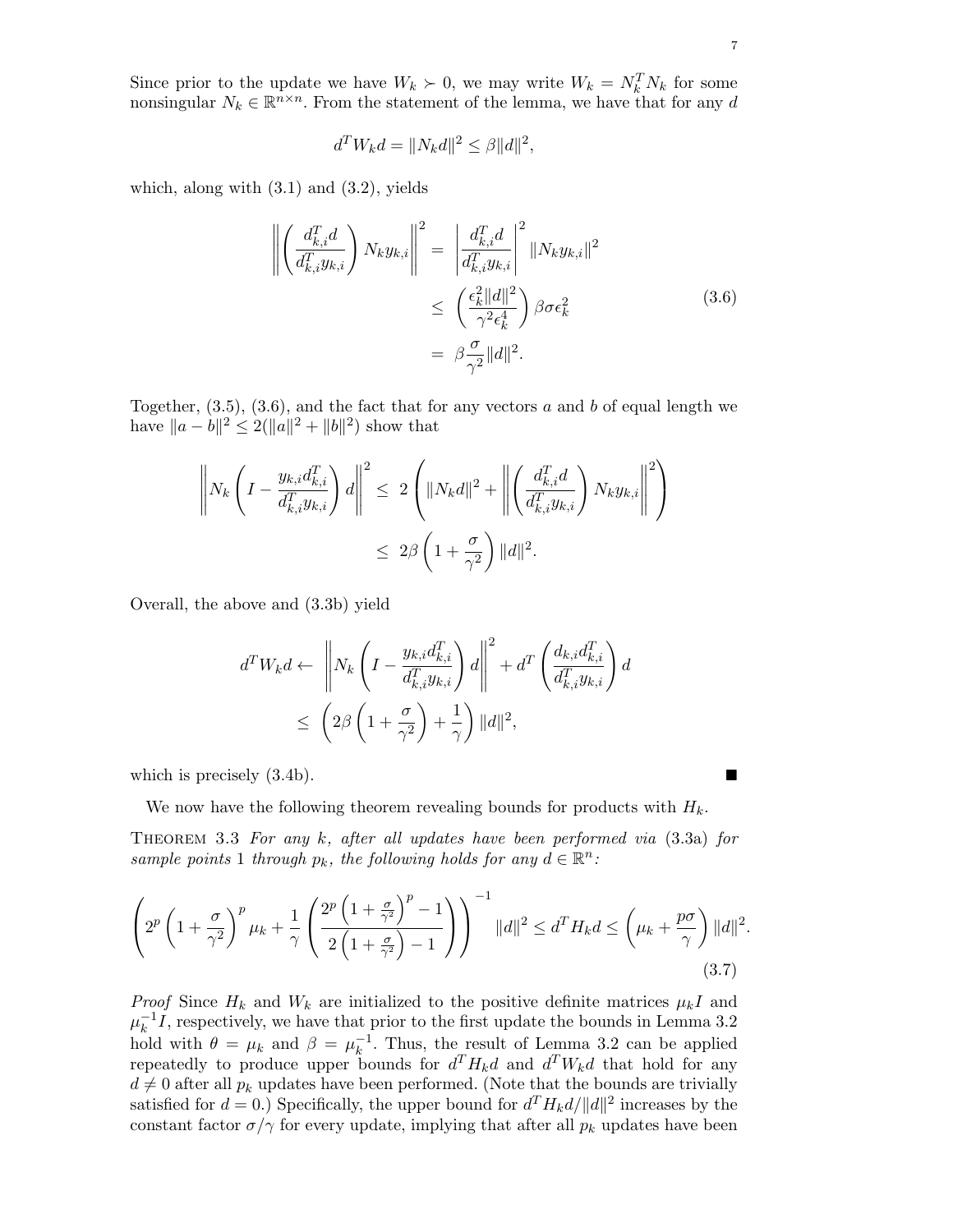performed, we have

$$
d^T H_k d \le \left(\mu_k + \frac{p_k \sigma}{\gamma}\right) ||d||^2
$$

Then, since  $p \geq p_k$ , we have the upper bound in (3.7).

As for the lower bound in (3.7), we begin by letting  $\delta := \left(1 + \frac{\sigma}{\gamma^2}\right)$  and  $\omega := \frac{1}{\gamma}$ . Then, by applying the result in Lemma 3.2 repeatedly for  $i = 1, \ldots, p_k$ , we find that after all updates have been performed we have the following upper bound for inner products with  $W_k$ :

$$
d^T W_k d \leq (2^{p_k} \delta^{p_k} \mu_k + 2^{p_k - 1} \delta^{p_k - 1} \omega + \dots + 2 \delta \omega + \omega) ||d||^2
$$
  
= 
$$
\left( 2^{p_k} \delta^{p_k} \mu_k + \omega \left( \frac{2^{p_k} \delta^{p_k} - 1}{2 \delta - 1} \right) \right) ||d||^2.
$$

This implies via the Rayleigh-Ritz Theorem [19] that after all updates have been performed we have

$$
d^TH_kd\geq \left(2^{p_k}\delta^{p_k}\mu_k+\omega\left(\frac{2^{p_k}\delta^{p_k}-1}{2\delta-1}\right)\right)^{-1}\|d\|^2.
$$

As before, since  $p \geq p_k$ , this implies the lower bound in (3.7).

We note that the following corollary follows by applying the Rayleigh-Ritz Theorem to the result of Theorem 3.3.

Corollary 3.4 For any k, after all updates have been performed via (3.3b) for sample points 1 through  $p_k$ , the following holds for any  $d \in \mathbb{R}^n$ :

$$
\left(\mu_k + \frac{p\sigma}{\gamma}\right)^{-1} \|d\|^2 \le d^T W_k d \le \left(2^p \left(1 + \frac{\sigma}{\gamma^2}\right)^p \mu_k + \frac{1}{\gamma} \left(\frac{2^p \left(1 + \frac{\sigma}{\gamma^2}\right)^p - 1}{2\left(1 + \frac{\sigma}{\gamma^2}\right) - 1}\right)\right) \|d\|^2. \tag{3.8}
$$

#### 3.2. Updates to Promote Model Overestimation

During iteration k, the primal subproblem  $(2.3)$  is equivalent to the following:

$$
\min_{d} m_k(d) := f(x_k) + \max_{x \in X_k} \{ \nabla f(x)^T d \} + \frac{1}{2} d^T H_k d.
$$

If  $m_k(d) \ge f(x_k + d)$  for all  $d \in \mathbb{R}^n$ , then a reduction in f is obtained after a step along  $d_k \neq 0$  computed from (2.3)–(2.4). Thus, it is desirable to choose  $H_k$  so that  $m_k$  overestimates f to guarantee that such reductions occur in AGS.

It is not economical to ensure through the choice of  $H_k$  that  $m_k$  overestimates f for any given  $d \in \mathbb{R}^n$ . However, we can promote overestimation by evaluating  $f(x_{k,i})$  at each sample point  $x_{k,i} = x_k + d_{k,i}$  and performing a series of updates of  $H_k$  to increase, when appropriate, the value of  $m_k(d_{k,i})$ . Specifically, we set

$$
H_k \leftarrow M_{k, p_k}^T \cdots M_{k, 1}^T (\mu_k I) M_{k, 1} \cdots M_{k, p_k}
$$
\n(3.9)

where  $M_{k,i}$  is chosen based on information obtained along  $d_{k,i}$ . (Note that such an  $H_k$  can be obtained by initializing  $H_k \leftarrow \mu_k I$  and updating  $H_k \leftarrow M_{k,i}^T H_k M_{k,i}$  for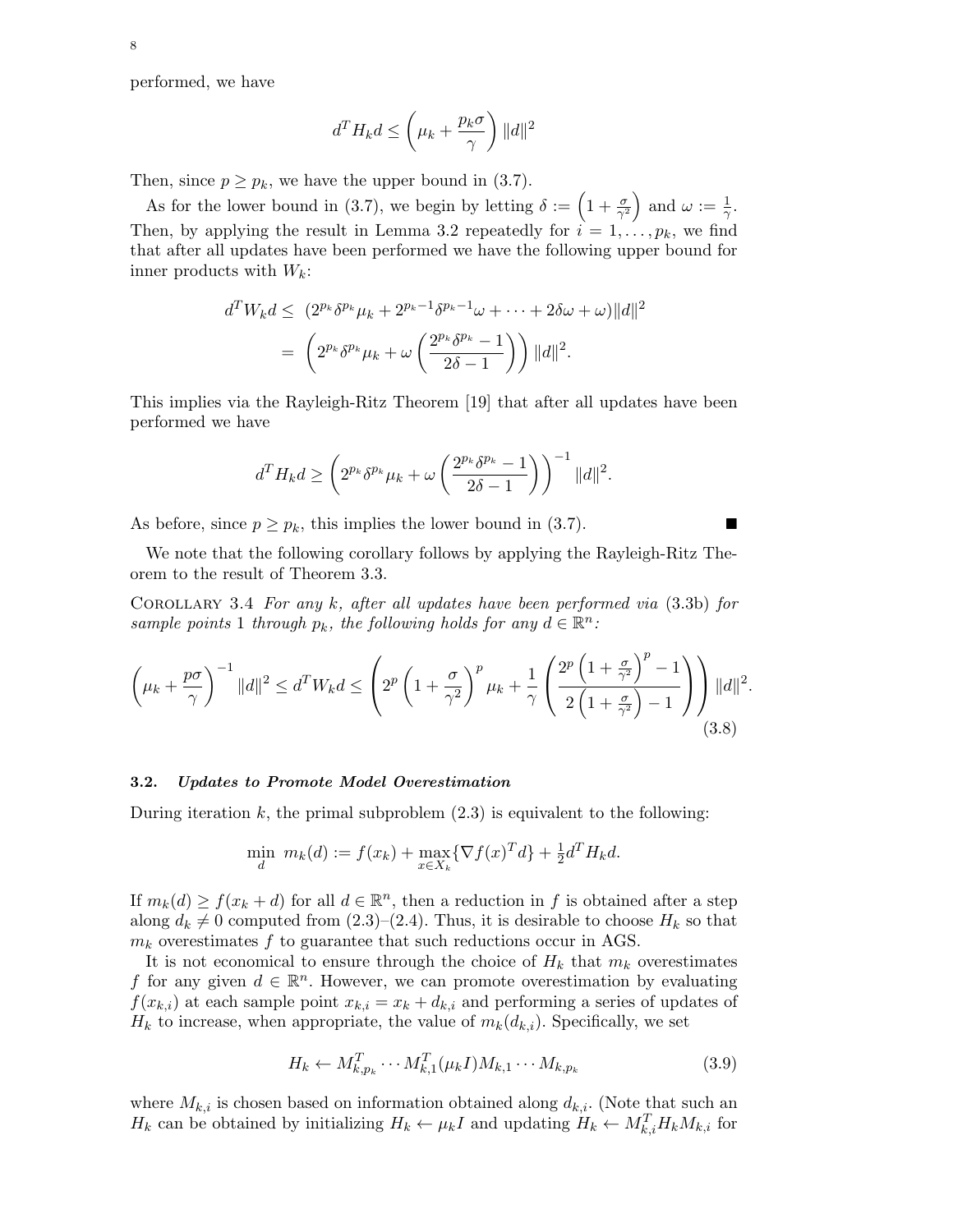$i = 1, \ldots, p_k$ .) We choose  $M_{k,i}$  in such a way that  $H_k$  remains well-conditioned and obtain bounds of the type required in Assumption 3.1 where  $\xi \geq \xi > 0$  depend only on p and a user-defined constant  $\rho \geq \frac{1}{2}$  $\frac{1}{2}$ .

Suppose that updates have been performed for sample points 1 through  $i - 1$ and consider the update for sample point i. We consider  $M_{k,i}$  of the form

$$
M_{k,i} \leftarrow I + \frac{\rho_{k,i}}{d_{k,i}^T d_{k,i}} d_{k,i} d_{k,i}^T \succ 0
$$
\n(3.10)

where  $d_{k,i} = x_{k,i} - x_k$  is the *i*th sample direction and the value for  $\rho_{k,i}$  depends on the relationship between  $f(x_{k,i})$  and the model value

$$
m_k(d_{k,i}) = f(x_k) + \max_{x \in X_k} \{ \nabla f(x)^T d_{k,i} \} + \frac{1}{2} d_{k,i}^T H_k d_{k,i}.
$$

Specifically, if  $m_k(d_{k,i}) \ge f(x_{k,i})$ , then we choose  $\rho_{k,i} \leftarrow 0$ , which by (3.10) means that  $M_{k,i} \leftarrow I$ . Otherwise, we set

$$
\rho_{k,i} \leftarrow -1 + \sqrt{\frac{2\Delta_{k,i}}{d_{k,i}^T H_k d_{k,i}}}
$$
\n(3.11)

where

$$
\Delta_{k,i} \leftarrow \min \left\{ f(x_{k,i}) - f(x_k) - \max_{x \in X_k} \{ \nabla f(x)^T d_{k,i} \}, \rho d_{k,i}^T H_k d_{k,i} \right\}.
$$
 (3.12)

In this latter case when  $m_k(d_{k,i}) < f(x_{k,i})$ , it is easily verified from the definition of  $m_k(d_{k,i})$  and (3.12) that  $\Delta_{k,i} \geq \frac{1}{2}$  $\frac{1}{2} d_{k,i}^T H_k d_{k,i}$ , implying that  $\rho_{k,i} \geq 0$ . Moreover, as  $\Delta_{k,i} \leq \rho d_{k,i}^T H_k d_{k,i}$ , it follows from (3.11) that  $\rho_{k,i} \leq \sqrt{2\rho} - 1$ . Thus,  $\rho_{k,i} \in$  $[0, \sqrt{2\rho} - 1].$ 

The following lemma reveals useful bounds for inner products with  $M_{k,i}$ .

LEMMA 3.5 Let  $M_{k,i}$  be defined by (3.10). Then, for any  $d \in \mathbb{R}^n$ , we have

$$
||d||^2 \le d^T M_{k,i}^T M_{k,i} d \le (1 + \rho_{k,i})^2 ||d||^2.
$$
\n(3.13)

*Proof* The result is trivial for  $d = 0$ . Moreover, for d with  $||d|| \neq 0$ , we find

$$
d^T M_{k,i}^T M_{k,i} d = d^T d + \frac{2\rho_{k,i} + \rho_{k,i}^2}{d_{k,i}^T d_{k,i}} (d_{k,i}^T d)^2.
$$

Thus, (3.13) follows by the extreme cases  $d_{k,i}^T d = 0$  and  $d = (||d||/||d_{k,i}||)d_{k,i}$ .

We then have the following theorem revealing bounds for products with  $H_k$ .

THEOREM 3.6 For any k, with  $H_k$  defined by (3.9),  $M_{k,i}$  defined by (3.10), and  $\rho_{k,i} \in [0, \sqrt{2\rho} - 1]$  for  $i = 1, \ldots, p_k$ , the following holds for any  $d \in \mathbb{R}^n$ .

$$
\mu_k \|d\|^2 \le d^T H_k d \le \mu_k (2\rho)^p \|d\|^2. \tag{3.14}
$$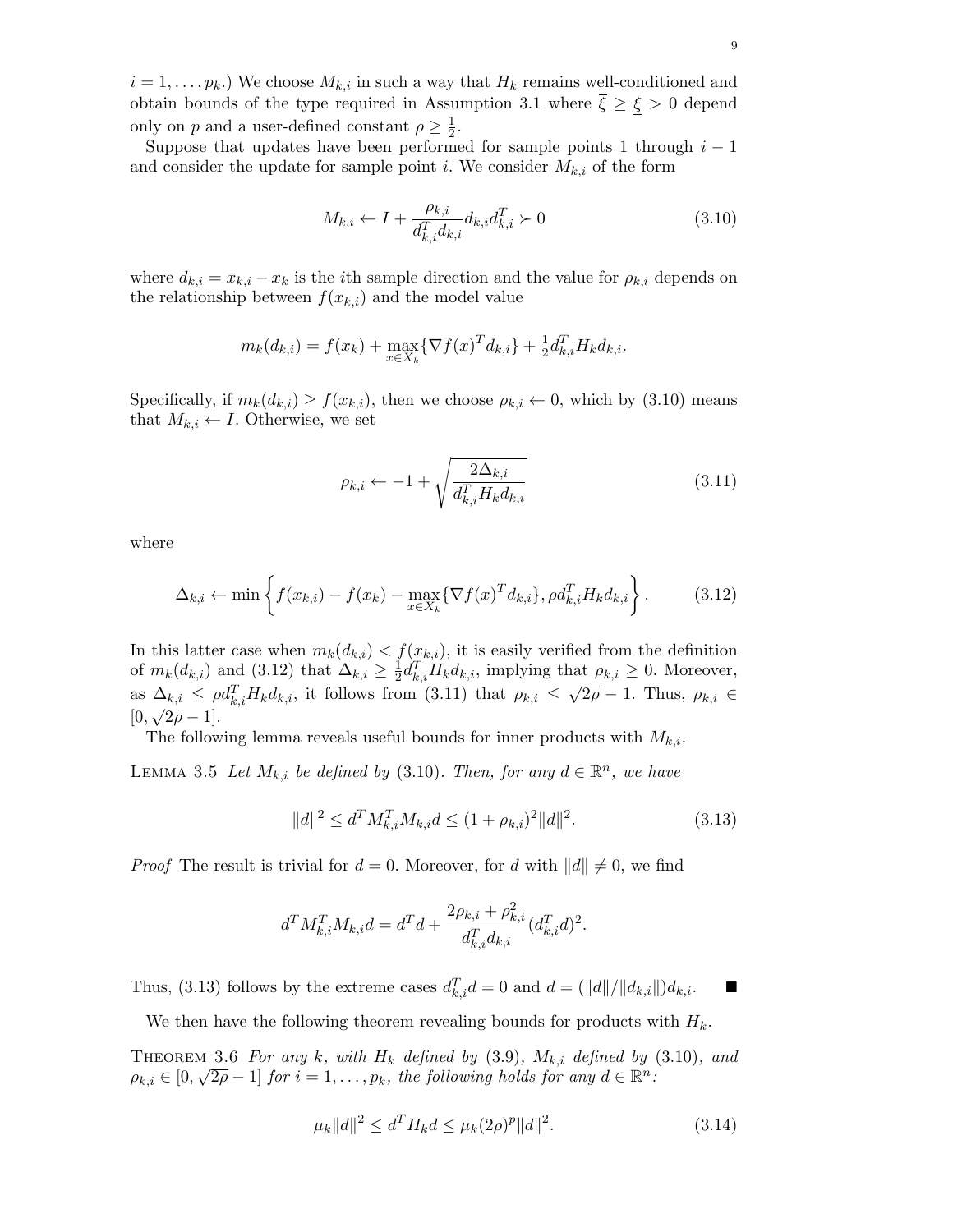Proof First, we repeatedly apply the result of Lemma 3.5 to obtain

$$
d^T H_k d = d^T M_{k, p_k}^T \cdots M_{k, 1}^T (\mu_k I) M_{k, 1} \cdots M_{k, p_k} d
$$
  
=  $\mu_k (M_{k, 2} \cdots M_{k, p_k} d)^T M_{k, 1}^T M_{k, 1} (M_{k, 2} \cdots M_{k, p_k} d)$   
 $\leq \mu_k (1 + \rho_{k, 1})^2 (M_{k, 2} \cdots M_{k, p_k} d)^T (M_{k, 2} \cdots M_{k, p_k} d)$   
 $\cdots \leq \mu_k \left( \prod_{i=1}^{p_k} (1 + \rho_{k, i})^2 \right) ||d||^2.$ 

Since  $\rho_{k,i} \in [0, \sqrt{2\rho} - 1]$  for  $i = 1, \ldots, p_k$  and since AGS maintains  $p_k \ge p$  for all  $k$ , we then find

$$
\mu_k \left( \prod_{i=1}^{p_k} (1 + \rho_{k,i})^2 \right) ||d||^2 \leq \mu_k(2\rho)^{p_k} ||d||^2 \leq \mu_k(2\rho)^p ||d||^2.
$$

The lower bound on  $d^T H_k d$  in (3.14) is found in a similar fashion.

The approximation  $W_k = H_k^{-1}$  $\frac{f^{-1}}{k}$  for the inverse Hessian corresponding to (3.9) is

$$
W_k \leftarrow M_{k, p_k}^{-T} \cdots M_{k, 1}^{-T} (\mu_k^{-1} I) M_{k, 1}^{-1} \cdots M_{k, p_k}^{-1}
$$
 (3.15)

where the Sherman-Morrison-Woodbury formula [13] reveals that for each  $i =$  $1, \ldots, p_k$  we have

$$
M_{k,i}^{-1} = I - \frac{\rho_{k,i}}{(1 + \rho_{k,i})d_{k,i}^T d_{k,i}} d_{k,i} d_{k,i}^T.
$$
 (3.16)

The following corollary follows by applying the Rayleigh-Ritz Theorem to the result of Theorem 3.6.

COROLLARY 3.7 For any k, with  $W_k$  defined by (3.15),  $M_{k,i}^{-1}$  defined by (3.16), and  $\rho_{k,i} \in [0, \sqrt{2\rho} - 1]$  for  $i = 1, \ldots, p_k$ , the following holds for any  $d \in \mathbb{R}^n$ .

$$
\mu_k^{-1}(2\rho)^{-p}||d||^2 \le d^T W_k d \le \mu_k^{-1}||d||^2. \tag{3.17}
$$

We conclude this subsection by showing that the updating strategy described here is intended solely for nonconvex problems. That is, if  $f$  is convex, then the updates will maintain  $H_k = \mu_k I$  and  $\overline{W}_k = \mu_k^{-1}$  $\overline{k}^{\perp}I.$ 

THEOREM 3.8 Suppose f is convex. Then, for any k, the matrices  $H_k$  and  $W_k$ described in Theorems 3.6 and 3.7, respectively, satisfy  $H_k = \mu_k I$  and  $W_k = \mu_k^{-1}$  $\overline{k}^{\perp}I.$ 

*Proof* It suffices to show that for any k and i we have  $m_k(d_{k,i}) \ge f(x_{k,i})$ , meaning that the method will always choose  $\rho_{k,i} \leftarrow 0$  and  $M_{k,i} \leftarrow I$  and so  $H_k$  and  $W_k$  will never be altered from their initial values. Since  $f$  is convex, we have

$$
m_k(d_{k,i}) = f(x_k) + \max_{x \in X_k} {\nabla f(x)^T d_{k,i}} + \frac{1}{2} d_{k,i}^T H_k d_{k,i}
$$
  
\n
$$
\geq f(x_k) + \nabla f(x_{k,i})^T d_{k,i} + \frac{1}{2} d_{k,i}^T H_k d_{k,i}
$$
  
\n
$$
\geq f(x_{k,i}) + \frac{1}{2} d_{k,i}^T H_k d_{k,i}.
$$

Thus, since  $H_k = \mu_k I \succ 0$ , it follows that  $m_k(d_{k,i}) \ge f(x_{k,i})$  for all k and i.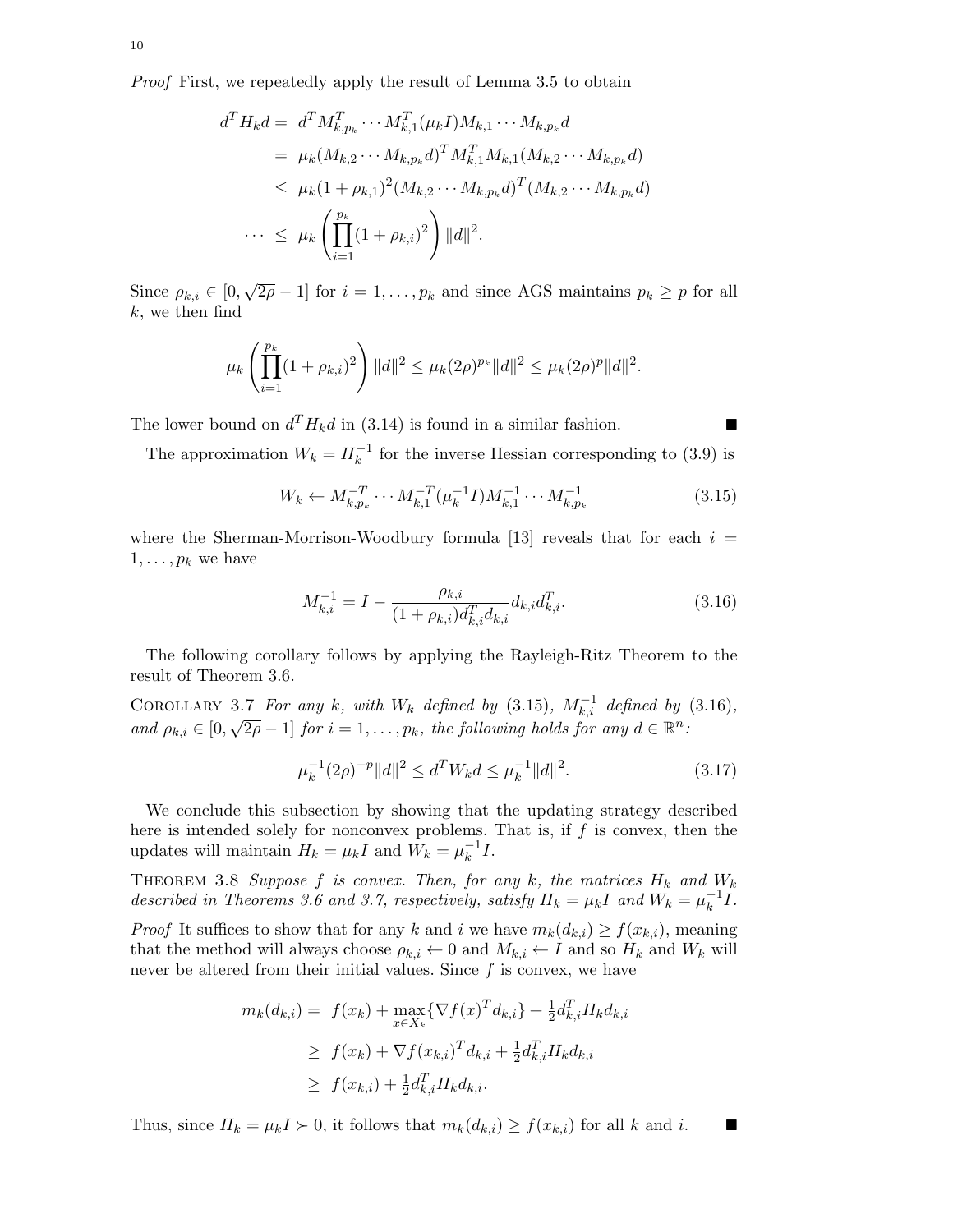## 4. Global Convergence Analysis

We make the following assumption about the objective function f of  $(2.1)$  throughout our global convergence analysis.

Assumption 4.1 The objective function  $f : \mathbb{R}^n \to \mathbb{R}$  is locally Lipschitz and continuously differentiable on an open dense subset  $D \subset \mathbb{R}^n$ .

We also make Assumption 3.1 stated previously at the beginning of §3.

The result we aim to prove is the following.

THEOREM 4.2 Let the optimality tolerance parameter be  $\nu = 0$ . Then, AGS produces an infinite sequence of iterates  $\{x_k\}$  and, with probability one, either  $f(x_k) \to -\infty$  or  $\{\epsilon_k\} \to 0$  and every cluster point of  $\{x_k\}$  is stationary for f.

Our analysis follows closely that of Kiwiel in [22]. However, there are subtle differences due to the adaptive sampling procedure and the variable-metric Hessian approximations. Thus, we analyze the global convergence behavior of AGS for the sake of completeness.

We begin our analysis for proving Theorem 4.2 by showing that AGS is wellposed in the sense that each iteration terminates finitely. It is clear that this will be true as long as the backtracking line search in step 6 terminates finitely.

LEMMA 4.3 If  $|X_k| \geq p$  in step 6, then  $\alpha_k > 0$  is computed satisfying (2.5).

*Proof* If  $|X_k| \geq p$ , then since step 2 implies  $\nabla f(x_k) \in G_k$ , it follows from the constraints of subproblem (2.3) that

$$
\nabla f(x_k)^T d_k \leq \max_{g \in G_k} g^T d_k \leq z_k - f(x_k).
$$

Moreover, since  $(z, d) = (f(x_k), 0)$  is a feasible solution for (2.3) yielding an objective value of  $f(x_k)$ , it follows that  $z_k + \frac{1}{2}$  $\frac{1}{2}d_k^TH_kd_k \leq f(x_k)$ , which, along with the above, means

$$
\nabla f(x_k)^T d_k \le -\frac{1}{2} d_k^T H_k d_k. \tag{4.1}
$$

Since by step 5 we must have  $d_k^T H_k d_k > 0$  in step 6, it follows that  $d_k$  is a direction of strict descent for f at  $x_k$ , so there exists  $\alpha_k > 0$  such that (2.5) holds.

Our next result builds on the previous one and shows that there will be an infinite number of iterations during which the algorithm produces a nonzero steplength.

LEMMA 4.4 There exists an infinite subsequence of iterations in which  $\alpha_k > 0$ .

*Proof* By step (5), if  $d_k^T H_k d_k \leq \epsilon_k$  an infinite number of times, then the result follows as the algorithm sets  $\alpha_k \leftarrow 1$  for such iterations. Otherwise, to derive a contradiction, suppose there exists  $k' \geq 0$  such that for  $k \geq k'$ , step 6 is reached and sets  $\alpha_k \leftarrow 0$ . By Lemma 4.3, this means that for  $k \geq k'$ , we have  $p_k < p$ . However, by steps 7, 8, and then 2, it is clear that if  $\alpha_k \leftarrow 0$ , then  $p_{k+1} = \min\{p, p_k + \overline{p}\}\,$ contradicting the conclusion that  $\{p_k\}$  is bounded above by  $p-1$ .

We now show a critical result about the sequence of decreases produced in f. A similar result was proved in [22].

LEMMA 4.5 The following inequality holds for all  $k$ :

$$
f(x_{k+1}) \le f(x_k) - \frac{1}{4} \eta \underline{\xi} \| x_{k+1} - x_k \| \| d_k \|.
$$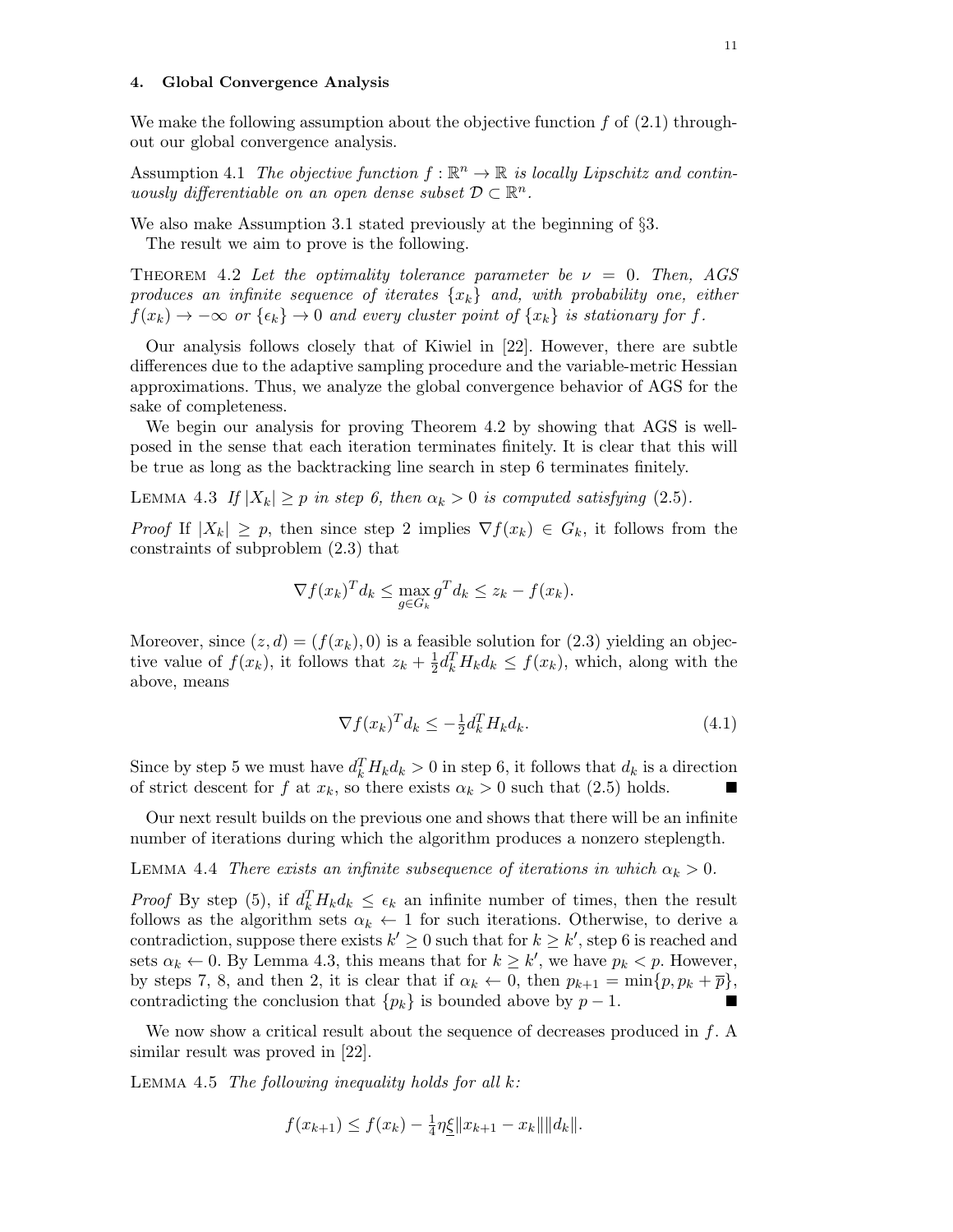Proof By the triangle inequality, condition (2.6b) ensures that

$$
||x_{k+1} - x_k|| \le \min\{\alpha_k, \epsilon_k\} ||d_k|| + \alpha_k ||d_k|| \le 2\alpha_k ||d_k||. \tag{4.2}
$$

Indeed, this inequality holds trivially if the algorithm sets  $x_{k+1} \leftarrow x_k$  in step 5 or sets  $\alpha_k \leftarrow 0$  in step 6, and holds by the triangle inequality if step 6 yields  $x_{k+1} \leftarrow x_k + \alpha_k d_k$ . Thus, by (2.5), (2.6), and (4.2), we find that for all k,

$$
f(x_{k+1}) - f(x_k) \le -\eta \alpha_k d_k^T H_k d_k
$$
  
\n
$$
\le -\eta \alpha_k (\frac{1}{2} \xi ||d_k||^2)
$$
  
\n
$$
\le -\frac{1}{4} \eta \xi ||x_{k+1} - x_k|| ||d_k||,
$$

as desired.

We now consider the ability of the algorithm to approximate the set  $\mathbb{G}_{\epsilon_k}(x')$  when  $x_k$  is close to a given point  $x'$ . For this purpose, consider the following subproblem:

$$
\inf_{d} q(d; x', \mathbb{G}_{\epsilon_k}(x'), H_k) := f(x') + \sup_{x \in \mathbb{G}_{\epsilon_k}(x')} \{ \nabla f(x)^T d \} + \frac{1}{2} d_k^T H_k d_k. \tag{4.3}
$$

Given a solution  $d'$  of  $(4.3)$ , we have the following reduction in its objective:

$$
\Delta q(d';x',\mathbb{G}_{\epsilon_k}(x'),H_k) := q(0;x',\mathbb{G}_{\epsilon_k}(x'),H_k) - q(d';x',\mathbb{G}_{\epsilon_k}(x'),H_k) \geq 0.
$$

Similarly, writing (2.3) in the form

$$
\min_{d} q(d; x_k, G_k, H_k),
$$

we have the following reduction produced by the search direction  $d_k$ :

$$
\Delta q(d_k; x_k, G_k, H_k) = q(0; x_k, G_k, H_k) - q(d_k; x_k, G_k, H_k) \ge 0.
$$

The purpose of our next lemma is to show that for any desired level of accuracy (though not necessarily perfect accuracy), as long as  $x_k$  is sufficiently close to x', there exists a sample set such that the reduction  $\Delta q(d_k; x_k, G_k, H_k)$ produced by the solution  $d_k$  of (2.3) will be sufficiently close to the reduction  $\Delta q(d'; x', \mathbb{G}_{\epsilon_k}(x'), H_k)$  produced by the solution d' of (4.3). For a given  $x'$  and tolerance  $\omega$ , we define

$$
\mathcal{T}_k(x',\omega) := \left\{ X_k \in \prod_1^{p_k} B_k : \Delta q(d_k; x_k, G_k, H_k) \leq \Delta q(d'; x', \mathbb{G}_{\epsilon_k}(x'), H_k) + \omega \right\}.
$$

This set plays a critical role in the following lemma. A similar result was proved in the context of constrained optimization in [8].

LEMMA 4.6 If  $p_k \geq p$ , then for any  $\omega > 0$ , there exists  $\zeta > 0$  and a nonempty set T such that for all  $x_k \in \mathbb{B}_{\zeta}(x')$  we have  $\mathcal{T} \subset \mathcal{T}_k(x', \omega)$ .

*Proof* Under Assumption 4.1 and since  $\omega > 0$ , there exists a vector d satisfying

$$
\Delta q(d; x', \mathbb{G}_{\epsilon_k}(x'), H_k) < \Delta q(d'; x', \mathbb{G}_{\epsilon_k}(x'), H_k) + \omega
$$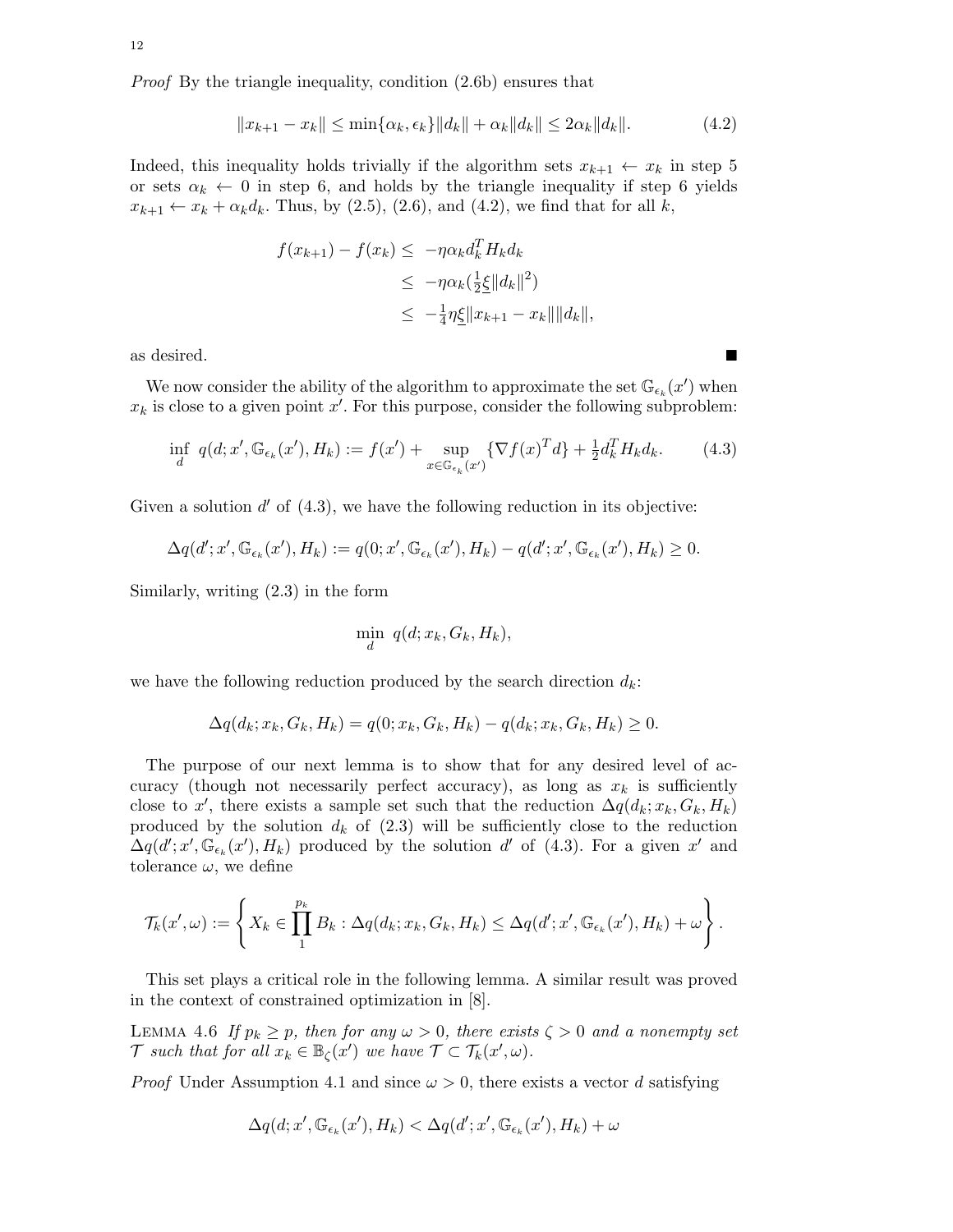such that for some  $g \in \text{conv }\nabla f(\mathbb{B}_{\epsilon_k}(x') \cap \mathcal{D})$  we have

$$
q(d; x', \mathbb{G}_{\epsilon_k}(x'), H_k) = f(x') + g^T d + \frac{1}{2} d^T H_k d.
$$

Then, since  $p_k \geq p \geq n+1$ , Carathéodory's theorem [29] implies that there exists  $y_1,\ldots,y_{p_k}\subset\mathbb{B}_{\epsilon_k}(x')\cap\mathcal{D}$  and a nonnegative set of scalars  $\lambda_1,\ldots,\lambda_{p_k}$  such that

$$
\sum_{i=1}^{p_k} \lambda_i = 1 \quad \text{and} \quad \sum_{i=1}^{p_k} \lambda_i \nabla f(y_i) = g'.
$$

Since f is continuously differentiable in D, there exists  $\zeta \in (0, \epsilon_k)$  such that the set

$$
\mathcal{T} := \prod_{i=1}^{p_k} \text{int } \mathbb{B}_{\zeta}(y_i)
$$

lies in  $\mathbb{B}_{\epsilon_k-\zeta}(x')$  and the solution  $d_k$  to (2.3) with  $G_k \in \mathcal{T}$  satisfies

$$
\Delta q(d_k; x_k, G_k, H_k) \leq \Delta q(d'; x', \mathbb{G}_{\epsilon_k}(x'), H_k) + \omega.
$$

Thus, for all  $x_k \in \mathbb{B}_{\zeta}(x')$ ,  $\mathbb{B}_{\epsilon_k-\zeta}(x') \subset \mathbb{B}_{\epsilon_k}(x_k)$  and hence  $\mathcal{T} \subset \mathcal{T}_k(x',\omega)$ .

We are now prepared to prove Theorem 4.2. Our proof follows closely that of [22, Theorem 3.3]. We provide a proof for the sake of completeness and since subtle changes to the proof are required due to our adaptive sampling strategy.

*Proof* If  $f(x_k) \to -\infty$ , there is nothing to prove, so suppose that

$$
\inf_{k \to \infty} f(x_k) > -\infty.
$$

Then, we have from  $(2.5)$ ,  $(2.6)$ , and Lemma 4.5 that

$$
\sum_{k=0}^{\infty} \alpha_k d_k^T H_k d_k < \infty, \quad \text{and} \tag{4.4a}
$$

$$
\sum_{k=0}^{\infty} \|x_{k+1} - x_k\| \|d_k\| < \infty. \tag{4.4b}
$$

We continue by considering two cases, the first of which has two subcases.

Case 1: Suppose that there exists  $k' \geq 0$  such that  $\epsilon_k = \epsilon' > 0$  for all  $k \geq k'$ . According to step 5, this occurs only if

$$
d_k^T H_k d_k > \epsilon' \text{ for all } k \ge k'.\tag{4.5}
$$

In conjunction with (4.4), this implies  $\alpha_k \to 0$  and  $x_k \to x'$  for some x'. Note also that, applying a similar argument as in the proof of Lemma 4.4, it follows that in this case there exists an infinite subsequence of iterations K in which  $p_k \geq p$ .

Case 1a: If x' is  $\epsilon'$ -stationary for f, then for all  $k \geq k'$ , the solution d' to (4.3) satisfies  $\Delta q(d'; x', \mathbb{G}_{\epsilon}(x'), H_k) = 0$ . Thus, with  $\omega = (\epsilon')^2/2$  and  $(\zeta, \mathcal{T})$  chosen as in Lemma 4.6, there exists  $k'' \geq k'$  such that  $x_k \in \mathbb{B}_{\zeta}(x')$  for all  $k \geq k''$  and

$$
\Delta q(d_k; x_k, G_k, H_k) \le (\epsilon')^2/2 \tag{4.6}
$$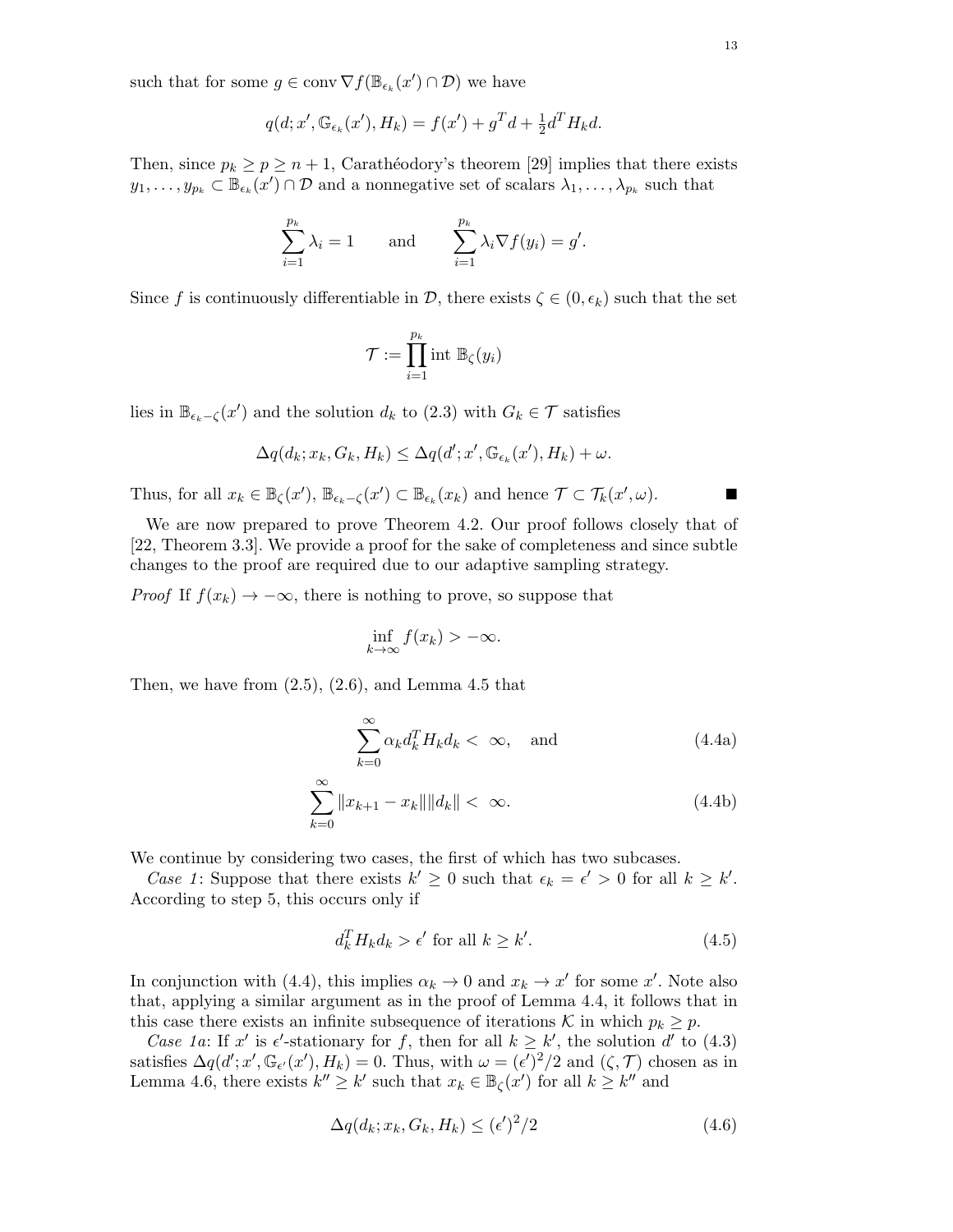whenever  $k \geq k''$ ,  $k \in \mathcal{K}$ , and  $X_k \in \mathcal{T}$ . Together, (4.5) and (4.6) imply that  $X_k \notin \mathcal{T}$ for all  $k \geq k''$  with  $k \in \mathcal{K}$ . However, this is a probability zero event since for all such k the set  $X_k$  continually collects points each generated uniformly from  $B_k$ , meaning that it will eventually include an element of the set  $\mathcal T$  yielding (4.6).

Case 1b: If x' is not  $\epsilon'$ -stationary, then for all  $k \geq k'$ , any  $\alpha$  not satisfying the sufficient decrease condition (2.5) yields

$$
f(x_k + \alpha d_k) - f(x_k) > -\eta \alpha d_k^T H_k d_k,
$$

and along with (4.1) yields

$$
f(x_k + \alpha d_k) - f(x_k) \leq -\eta \alpha d_k^T H_k d_k + \alpha^2 L_k \|d_k\|^2.
$$

Here,  $L_k$  is a finite upper bound for  $(f(x_k + \alpha d_k) - f(x_k))/||d_k||$  on the interval  $[x_k, x_k + \alpha d_k]$  whose existence follows from Assumption 4.1. Combining the above inequalities yields a lower bound on any  $\alpha$  not satisfying (2.5), which, since step 6 invokes the backtracking factor  $\kappa$ , yields the bound

$$
\alpha_k > \kappa(1-\eta)d_k^T H_k d_k / (L_k ||d_k||^2).
$$

However, with  $\omega = \Delta q(d'; x', \mathbb{G}_{\epsilon'}(x'), H_k)$  (which is strictly positive since  $x'$  is not  $\epsilon'$ -stationary) and  $(\zeta, \mathcal{T})$  again chosen as in Lemma 4.6, there exists  $k'' \geq k'$  such that  $x_k \in \mathbb{B}_{\zeta}(x')$  for all  $k \geq k''$  and

$$
\Delta q(d_k; x_k, G_k, H_k) \leq 2\Delta q(d'; x', \mathbb{G}_{\epsilon'}(x'), H_k)
$$

whenever  $k \geq k''$ ,  $k \in \mathcal{K}$ , and  $X_k \in \mathcal{T}$ . Under Assumptions 4.1 and 3.1 and since  $x_k \to x'$ , we have that for all k sufficiently large,  $L_k ||d_k||^2 \leq L$  for some constant  $L > 0$ , implying that for all  $k \geq k''$  with  $k \in \mathcal{K}$  such that  $X_k \in \mathcal{T}$ ,  $\alpha_k$  is bounded away from zero. Together, this and the fact that  $\alpha_k \to 0$  imply that  $X_k \notin \mathcal{T}$  for all  $k \geq k''$  with  $k \in \mathcal{K}$ . Again, this is a probability zero event.

*Case 2*: Suppose  $\{\epsilon_k\} \to 0$  and  $\{x_k\}$  has a cluster point x'. First, we show that

$$
\liminf_{k \to \infty} \max\{\|x_k - x'\|, \|d_k\|\} = 0. \tag{4.7}
$$

If  $x_k \to x'$ , then by construction in the algorithm,  $\{\epsilon_k\} \to 0$  if and only if there exists an infinite subsequence  $K'$  of iterations where

$$
\frac{1}{2}\underline{\xi}\|d_k\|^2 \le \frac{1}{2}d_k^T H_k d_k \le \epsilon_k^2.
$$

Thus, since  $\{\epsilon_k\} \to 0$ , we have

$$
\lim_{k \in \mathcal{K}'} \|d_k\| = 0,
$$

yielding (4.7). On the other hand, if  $x_k \to x'$ , then we proceed by contradiction and suppose that (4.7) does not hold. Since  $x'$  is a cluster point of  $\{x_k\}$ , there is an  $\epsilon' > 0$ and an index  $k' \geq 0$  such that the set  $K' := \{k : k \geq k', ||x_k - x'|| \leq \epsilon', ||d_k|| > \epsilon'\}$ is infinite. By (4.4b), this means

$$
\sum_{k \in K'} \|x_{k+1} - x_k\| < \infty. \tag{4.8}
$$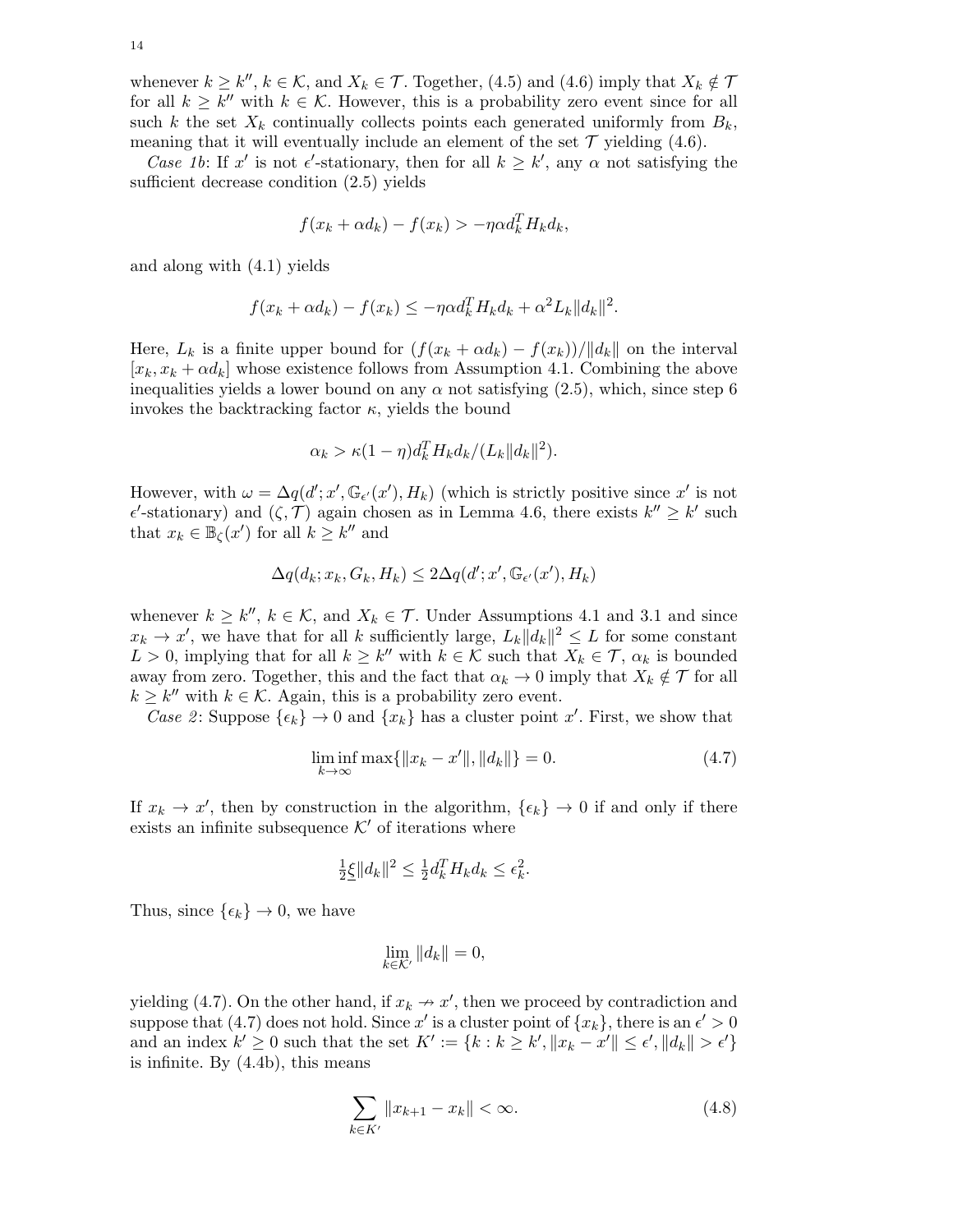Since  $x_k \to x'$ , there exists an  $\epsilon > 0$  such that for all  $k_1 \in K'$  with  $||x_{k_1} - x'|| \leq \epsilon'/2$ there is  $k_2 > k_1$  satisfying  $||x_{k_1} - x_{k_2}|| > \epsilon$  and  $||x_k - x'|| \leq \epsilon'$  for all  $k_1 \leq k \leq k_2$ . Thus, by the triangle inequality, we have  $\epsilon < ||x_{k_1} - x_{k_2}|| \le \sum_{k=k_1}^{k_2-1} ||x_{k+1} - x_k||$ . However, for  $k_1 \in K'$  sufficiently large, (4.8) implies that the right-hand side of this inequality must be strictly less than  $\epsilon$ , a contradiction.

Finally, since for all k the elements of  $X_k$  lie in  $B_k$ , equation (4.7) and  $\{\epsilon_k\} \to 0$ imply that the cluster point  $x'$  is stationary for f.

#### 5. An Implementation

We have implemented Algorithm 2.1 in Matlab along with the QO subproblem solver described in the Appendix. In this section, we describe the algorithm variations that we have tested, the test problems that we have solved, and the results of our numerical experiments. All tests were performed on a machine running Debian 2.6.32 with two 8-Core AMD Opteron 6128 2.0GHz processors and 32GB RAM.

# 5.1. Algorithm Variations

Given varying values for the input parameters, our implementation of Algorithm 2.1 yields the algorithm variations described below.

- GS. This is a basic gradient sampling algorithm with nonnormalized search directions [22, §4.1], obtained by choosing  $\overline{p} = p \ge n+1$  with  $H_k = W_k = I$  for all k. We consider this variant of GS for comparison purposes as it is the most similar with the AGS variations described below. The global convergence analysis in §4 applies for this algorithm as long as Assumption 4.1 holds.
- AGS. This algorithm samples gradients adaptively as we choose  $\bar{p} < p$ , but it does not use either Hessian updating strategy as we choose  $H_k = W_k = I$  for all k. The global convergence analysis in  $\S 4$  applies for this algorithm as long as Assumption 4.1 holds.
- AGS-LBFGS. This algorithm is an enhanced version of AGS where the Hessian updating strategy in §3.1 is used to set  $H_k$  and  $W_k$  for all k. We choose  $\gamma = 0.1$ and  $\sigma = 100$  in the Hessian updates, which by Theorem 3.3 means that the global convergence analysis in §4 applies as long as Assumption 4.1 holds.
- AGS-LBFGS-ill. This algorithm is similar to AGS-LBFGS, except that we choose  $\gamma = 0$  and  $\sigma = \infty$  so that  $H_k$  and  $W_k$  may become ill-conditioned. The global convergence analysis in §4 does not apply for this method.
- AGS-over. This algorithm is an enhanced version of AGS where the Hessian updating strategy in §3.2 is used to set  $H_k$  and  $W_k$  for all k. We choose  $\rho = 100$  in the Hessian updates, which by Theorem 3.6 means that the global convergence analysis in §4 applies as long as Assumption 4.1 holds.
- AGS-over-ill. This algorithm is similar to AGS-over, except that we choose  $\rho = \infty$  so that  $H_k$  and  $W_k$  may become ill-conditioned. The global convergence analysis in §4 does not apply for this method.

We summarize the differing inputs for these six algorithm variations in Table 5.1. Specific values for the input parameters mentioned above, as well as for the remaining parameters that were set consistently for all algorithm variations, were chosen as those that yielded the best overall results in our experiments. As recommended in [5, 22], we choose  $p = 2n$  as the number of sample points required for a complete line search. (Note that this is also the number of sample points and sample gradients computed per iteration for GS.) For AGS and the remaining vari-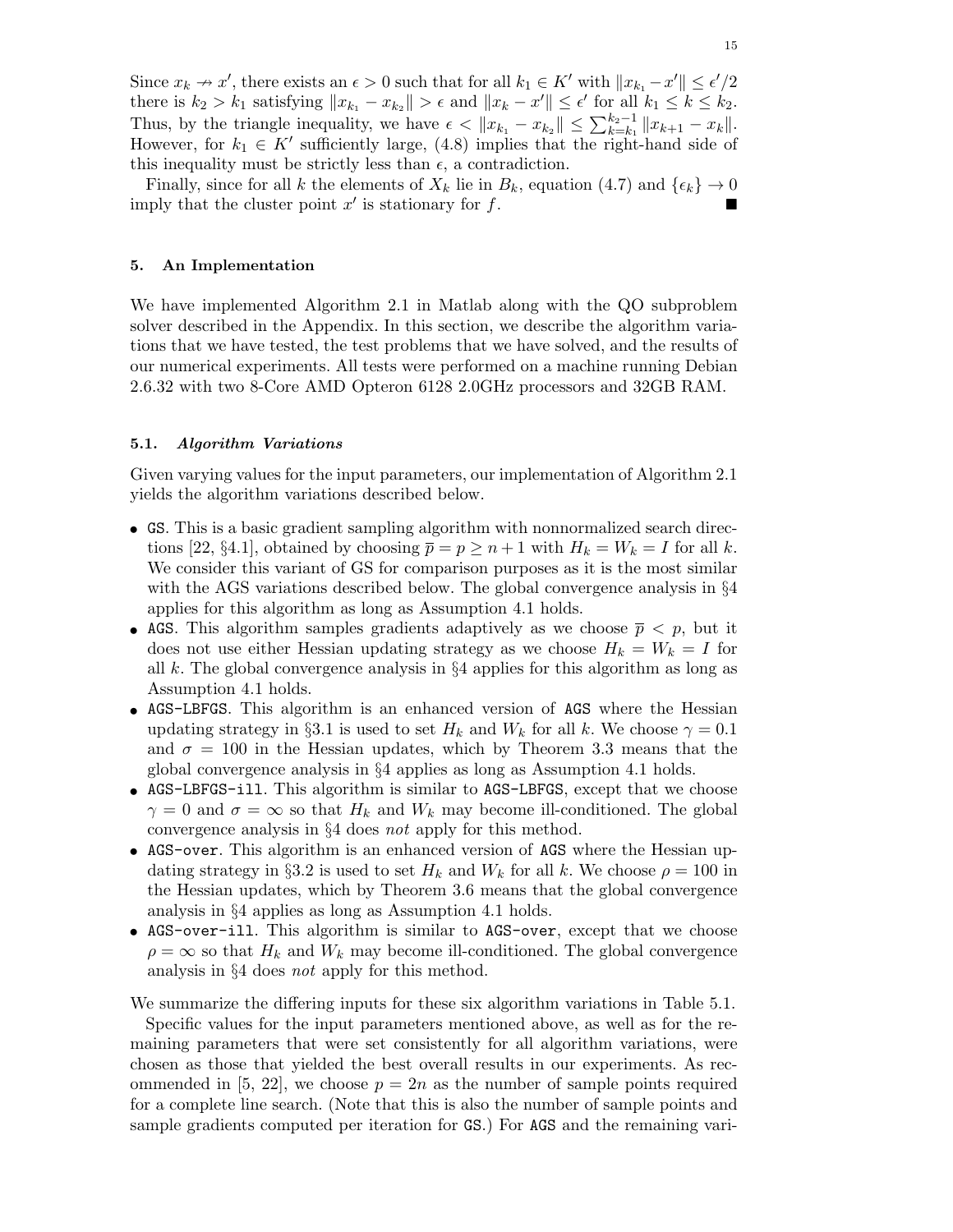| Name          | Samples per Iteration         | Hessian updates      | $\sim$ | $\sigma$ |          |
|---------------|-------------------------------|----------------------|--------|----------|----------|
| GS            | $\overline{p} = p \geq n+1$   | None                 |        |          |          |
| AGS           | $\overline{p} < p \geq n+1$   | None                 |        |          |          |
| AGS-LBFGS     | $\overline{p} < p \geq n+1$   | Strategy in $\S 3.1$ |        | 100      |          |
| AGS-LBFGS-ill | $\overline{p}$ < $p \geq n+1$ | Strategy in $\S 3.1$ |        | $\infty$ |          |
| AGS-over      | $\overline{p} < p \geq n+1$   | Strategy in $\S 3.2$ |        |          | 100      |
| AGS-over-ill  | $\overline{p} < p \geq n+1$   | Strategy in $\S 3.2$ |        | -        | $\infty$ |

Table 5.1. Summary of six algorithm variations used to test the adaptive sampling procedure in Algorithm 2.1 along with the Hessian updating strategies described in §3.1 and §3.2.

ants, we experimented with various values for  $\bar{p}$ , eventually finding that  $\bar{p} = n/10$ yielded nice results. Our convergence analysis in  $\S4$  requires only  $O(1)$  gradients per iteration, but we suggest that setting  $\bar{p}$  as a fraction of n will generally yield a good balance between overall gradient evaluations and iterations; see §5.3 below. We set the line search backtracking constant to be  $\kappa = 0.5$ , sufficient decrease constant to be  $\eta = 10^{-8}$ , and number of backtracks in an incomplete line search to be  $q = 7$ . The initial sampling radius is chosen to be  $\epsilon_0 = 0.1$  and  $\psi = 0.5$  is set as the sampling radius reduction factor. We limit the number of iterations to 10, 000 and set the stationarity tolerance to  $10^{-4}$ .

The Hessian and inverse Hessian approximations are initialized during iteration k as  $H_k = \mu_k I$  and  $W_k = \mu_k^{-1}$  $k^{-1}I$ , respectively. The scalar value  $\mu_k$  itself is initialized at the start of a run of the algorithm as  $\mu_0 = 1$  and is updated dynamically at the end of each iteration k based on the steplength  $\alpha_k$ . Specifically, we set

$$
\mu_{k+1} \leftarrow \begin{cases} \min\{2\mu_k, \overline{\mu}\} & \text{if } \alpha_k < 1\\ \max\{\frac{1}{2}\mu_k, \underline{\mu}\} & \text{if } \alpha_k = 1 \end{cases}
$$

where we choose  $\mu = 10^{-2}$  and  $\bar{\mu} = 10^{3}$ . This strategy increases the eigenvalues of the initialized Hessian if, during the current iteration, the line search had to backtrack from  $\alpha_k = 1$ , thus promoting a shorter search direction in the next iteration. Similarly, if the current iteration yielded  $\alpha_k = 1$ , then the eigenvalues of the initialized Hessian are decreased to promote longer search directions.

We implemented Algorithm 2.1 along with the QO subproblem solver described in the Appendix. We set the subproblem optimality tolerance to  $10^{-8}$  and maximum number of iterations to  $\min\{1000, 2^{\max\{n, p_k\}}\}.$ 

#### 5.2. Test Problems

We tested the algorithm variations with 26 nonsmooth minimizaton problems, some convex and some nonconvex. The first 20 of these problems were considered in [15] and the last 6 were considered in [31]. All problems are scalable in the sense that they can be defined to have different numbers of variables n. The first 10 problems, introduced in [16], are all nonsmooth at their respective minimizers: MAXQ, MXHILB, CHAINED LQ, CHAINED CB3 I, CHAINED CB3 II, ACTIVE FACES, BROWN FUNCTION 2, CHAINED\_MIFFLIN\_2, CHAINED\_CRESCENT\_I, and CHAINED\_CRESCENT\_II. The first 5 of these problems are convex and the second 5 are nonconvex. The second 10 problems in our set, some of which are nonconvex, were introduced in the test library TEST29 [26]: TEST29 2, TEST29 5, TEST29 6, TEST29 11, TEST29 13, TEST29 17, TEST29 19, TEST29 20, TEST29 22, and TEST29 24. Of the 6 remaining problems, the first four were introduced in [25], the fifth was introduced in [14], and the sixth is a problem to minimize the Schatten norm [31]: TILTED NORM COND, CPSF, NCPSF, EIG\_PROD, GREIF\_FUN, and NUC\_NORM.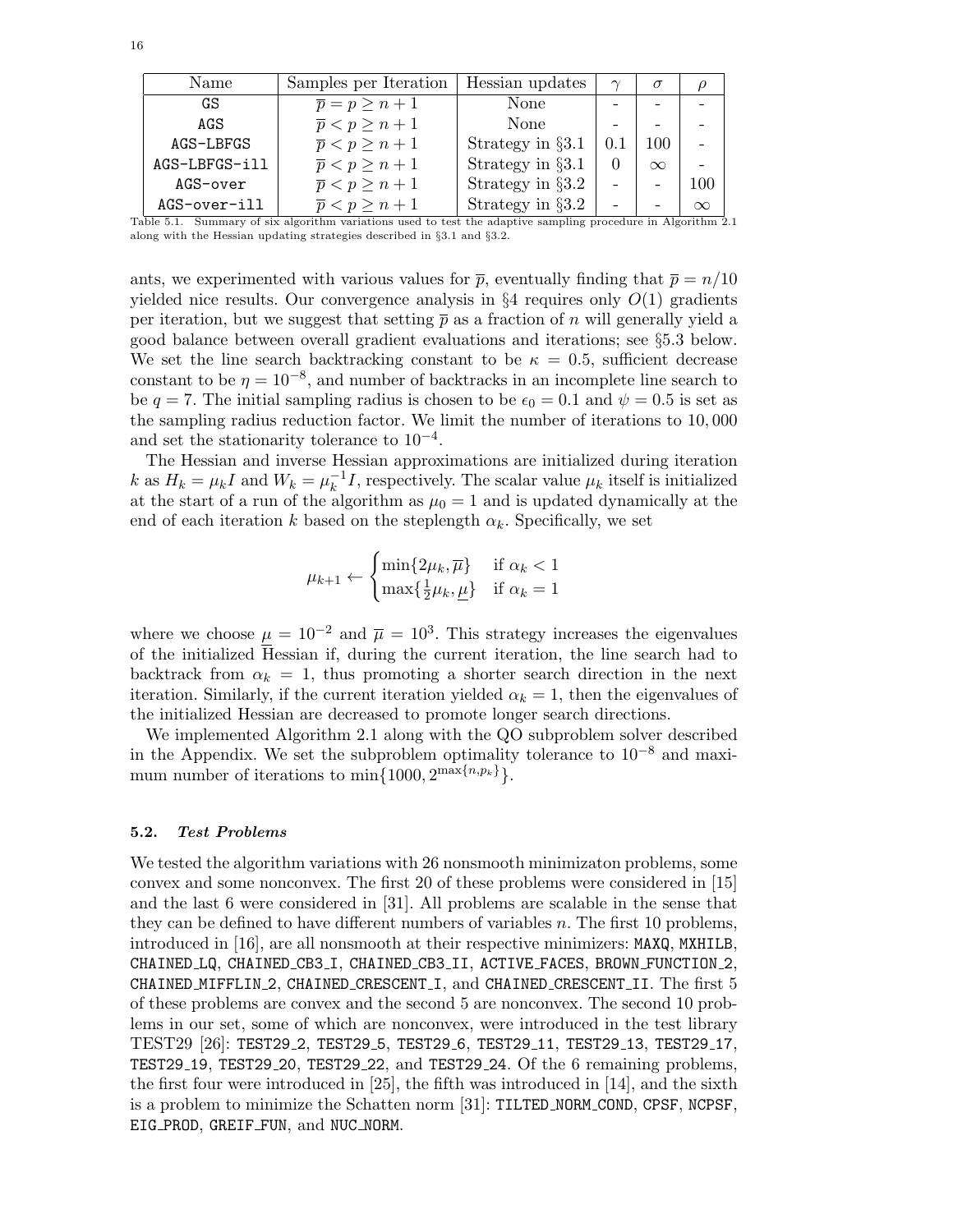#### 5.3. Numerical Results

We chose  $n = 50$  for all problems. The only exception was **EIG\_PROD**, for which we choose  $n = 64$ , as the variables for this problem need to compose a square matrix. We ran each problem 10 times, the first time using a fixed initial point  $x'_0$  and the remaining nine times using a starting point generated randomly from a ball about  $x'_0$  with radius  $||x'_0||$ . (We choose  $x'_0 \neq 0$  for all problems, so the initial points for each run were unique.) For the first 20 problems, we choose  $x'_0$  as the initial point defined in [15]. For the remaining 6 problems, we choose  $x'_0 = e$ . The input parameters we use for TILTED NORM COND, CPSF, NCPSF, and NUC NORM are those used in [31]. The only remaining problem inputs that require specification are the matrices involved in EIG PROD and GREIF FUN. For the former we used the leading  $8 \times 8$  submatrix of A from [1] and for the latter we used a randomly generated  $10 \times 10$  symmetric positive definite matrix A (with the  $n = 50$  variables composing a  $10 \times 5$  matrix X so that the product  $X^T A X$  is well defined).

First, we compare the results obtained by applying the algorithms GS and AGS to the  $26 \times 10 = 260$  test problems. Performance profiles [9] for nonlinear iterations, function evaluations, gradient evaluations, and overall QO iterations are given in Figure 5.1 comparing these two solvers. The profiles illustrate clearly the tradeoffs between the two algorithm variations. GS, by virtue of computing more local information of f during each iteration, consistently requires fewer nonlinear iterations to obtain the required accuracy. This comes at the cost, however, of significantly more function and gradient evaluations for the overall run of the algorithm. That is, despite lacking in a comparable amount of local information of  $f$  during each iteration, AGS benefits by cheaper iterations and still solves each problem quickly enough so that, overall, the number of function and gradient evaluations are fewer than those for GS. Finally, in terms of overall QO iterations, GS has an advantage, but that advantage is relatively small compared to the differences seen in the other performance measures.



Figure 5.1. Performance profiles for nonlinear iterations (upper left), function evaluations (upper right), gradient evaluations (lower left), and overall QO iterations (lower right) comparing algorithms GS and AGS.

In summary, the choice between GS and AGS for a particular application de-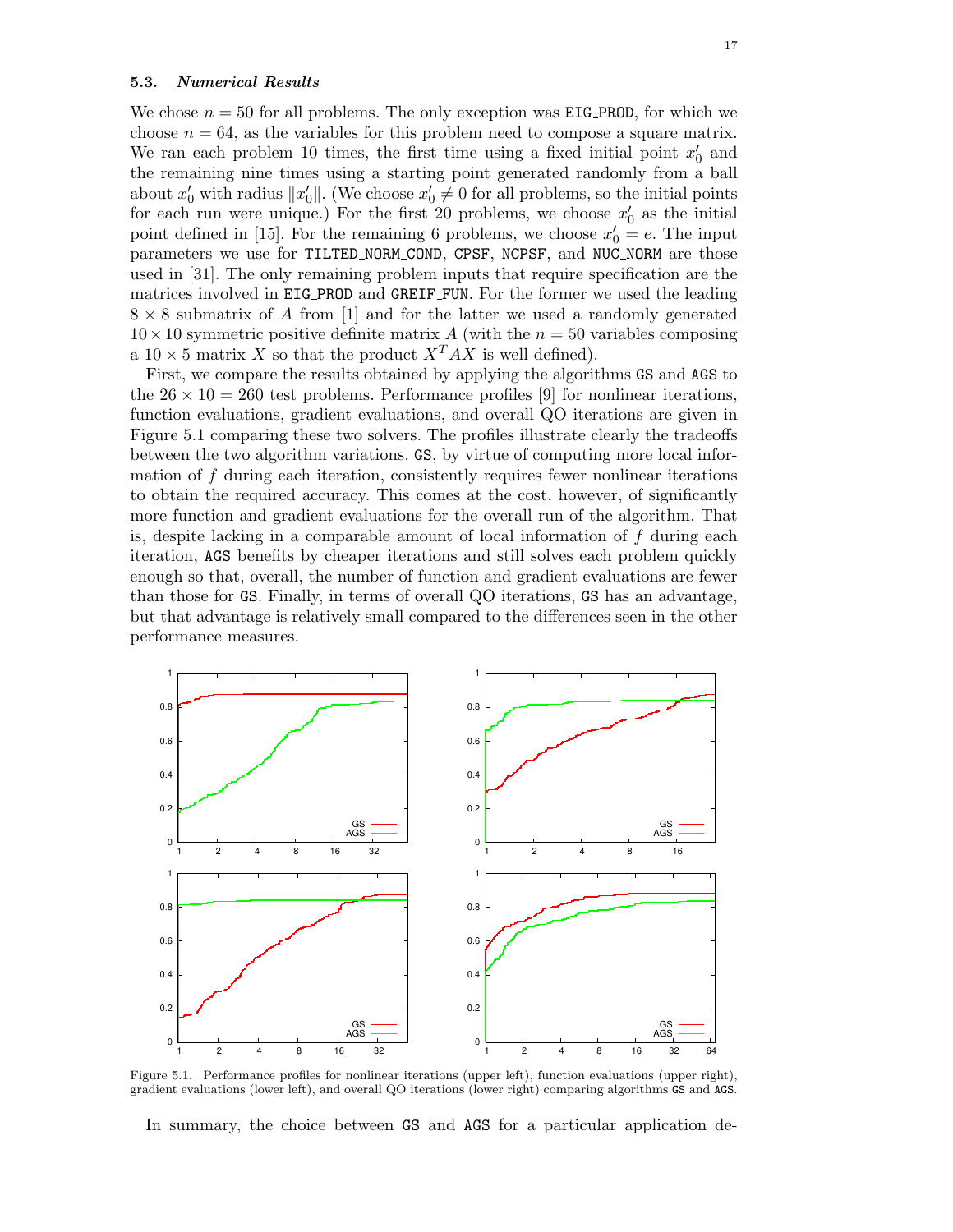pends on which is the source of the dominant computational costs: the calculations within the algorithm itself or that within the function/gradient evaluations. If function/gradient evaluations are expensive compared to the computational cost of the nonlinear and QO iterations (involving primarily matrix-vector and vectorvector operations with  $O(n)$ -dimensional quantities), then AGS appears to be the algorithm of choice. Otherwise, if function/gradient evaluations are cheap enough, then one should choose GS over AGS as the former clearly benefits by obtaining more local information of  $f$  during each iteration.

One additional remark to make about the performance profiles in Figure 5.1 are that the profiles for nonlinear and overall QO iterations illustrate the benefits obtained by warm-starting the QO solver in AGS. In particular, while AGS generally requires many more nonlinear iterations than GS, it does not require many more overall QO iterations. In order for this to occur, the number of QO iterations per nonlinear iteration must be significantly fewer for AGS as compared to GS. This can be attributed to the fact that the subproblems in AGS are often smaller than those in GS, and when they are the same size as in GS, warm-starting the solver reduces the number of QO iterations required.

Our second set of performance profiles illustrate the benefits of the Hessian updating strategies in §3 by comparing the results for AGS-over and AGS-LBFGS with those for AGS. This time, the profiles clearly indicate that the Hessian updates provide benefits in terms of all performance measures. These improvements can be attributed to both the updating strategy for  $\mu_k$  and the two strategies for manipulating  $H_k$  and  $W_k$ . If anything, there appears to be a slight advantage in terms of overall QO iterations in using AGS-over, but this benefit is slight and may be dependent on the choice of test set and initial points.



Figure 5.2. Performance profiles for nonlinear iterations (upper left), function evaluations (upper right), gradient evaluations (lower left), and overall QO iterations (lower right) comparing algorithms AGS, AGS-LBFGS, and AGS-over.

We close this section with performance profiles comparing AGS-over and AGS-LBFGS with AGS-over-ill and AGS-LBFGS-ill, the latter two being variants for which our global convergence analysis in §4 does not apply. In contrast to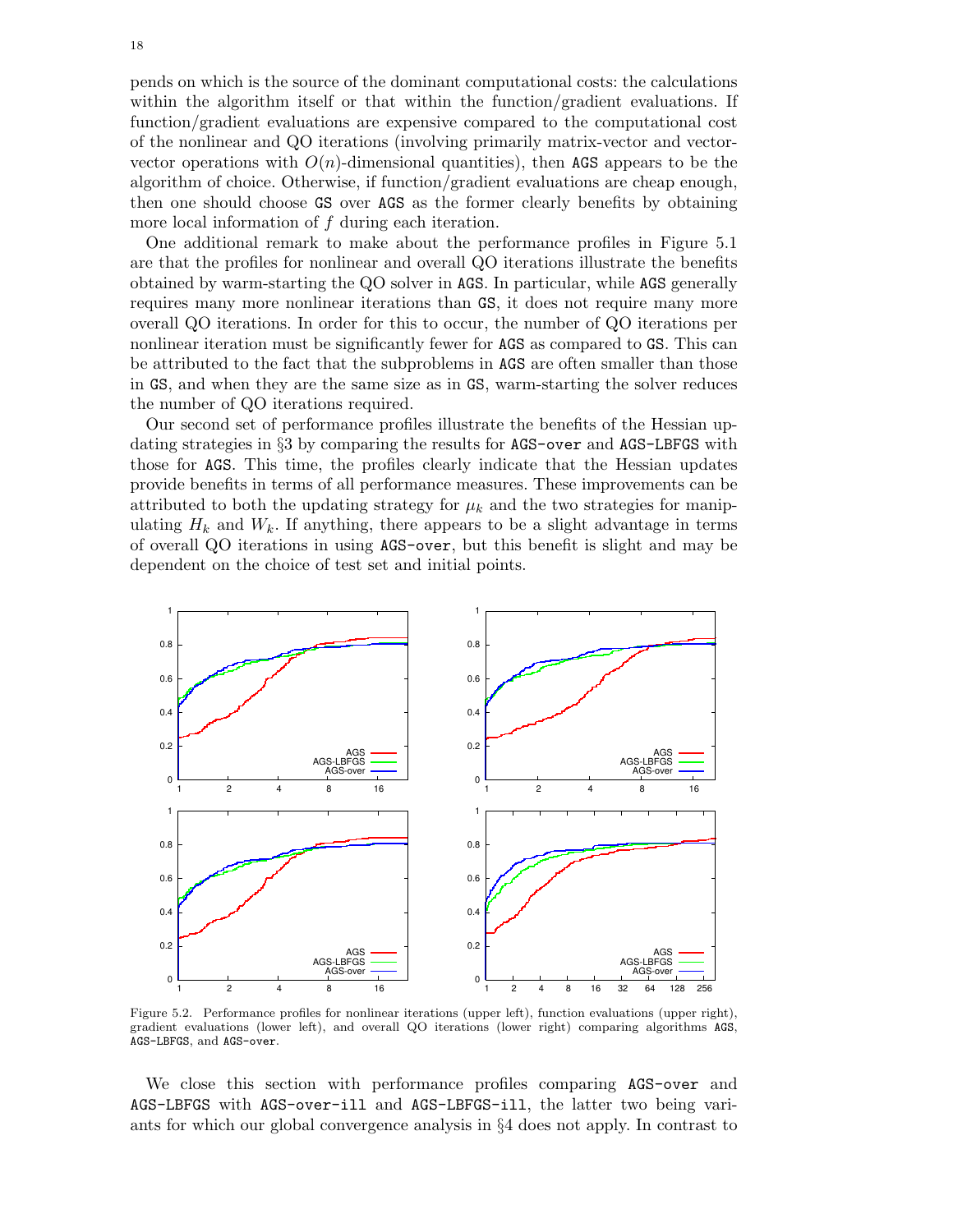the commonly-held belief that algorithms for nonsmooth optimization benefit by having Hessian matrices that tend to singularity during the solution process, we do not see much of an impact in our numerical results. (In fact, there appears to be a disadvantage of allowing ill-conditioning, at least in terms of AGS-LBFGS-ill.) There are at least a couple possible explanations for this phenomenon. First, due to the fact that we reinitialize  $H_k$  and  $W_k$  during each iteration and perform only a finite number of updates based on sample point information, our Hessian approximations may naturally remain better conditioned than those obtained by standard quasi-Newton updating techniques that continually build these matrices based on gradient information obtained at all previous algorithm iterates. Second, our input parameter choices may be generous enough that, e.g., AGS-LBFGS and AGS-LBFGS-ill produce similar Hessian approximations during most iterations.



Figure 5.3. Performance profiles for nonlinear iterations (upper left), function evaluations (upper right), gradient evaluations (lower left), and overall QO iterations (lower right) comparing algorithms AGS-LBFGS, AGS-LBFGS-ill, AGS-over and AGS-over-ill.

## 6. Conclusion

In this paper, we have addressed major practical limitations of the rapidlydeveloping class of gradient sampling (GS) algorithms for nonsmooth optimization. Our proposed enhancements to GS that attempt to correct for these limitations take the form of an adaptive sampling procedure and variable-metric Hessian updating strategies. We have shown that our enhanced framework, AGS, maintains the global convergence guarantees of GS while providing many practical advantages, especially in terms of significant reductions in overall function/gradient evaluations. These advantages have been illustrated via numerical experiments on a diverse set of test problems without requiring tailored inputs for each test problem.

In addition to representing an enhanced version of GS, we believe that the development of AGS represents a step toward merging the algorithmic frameworks of gradient sampling and bundle methods. Indeed, by incorporating information obtained during previous iterations, the subproblems formed and solved in AGS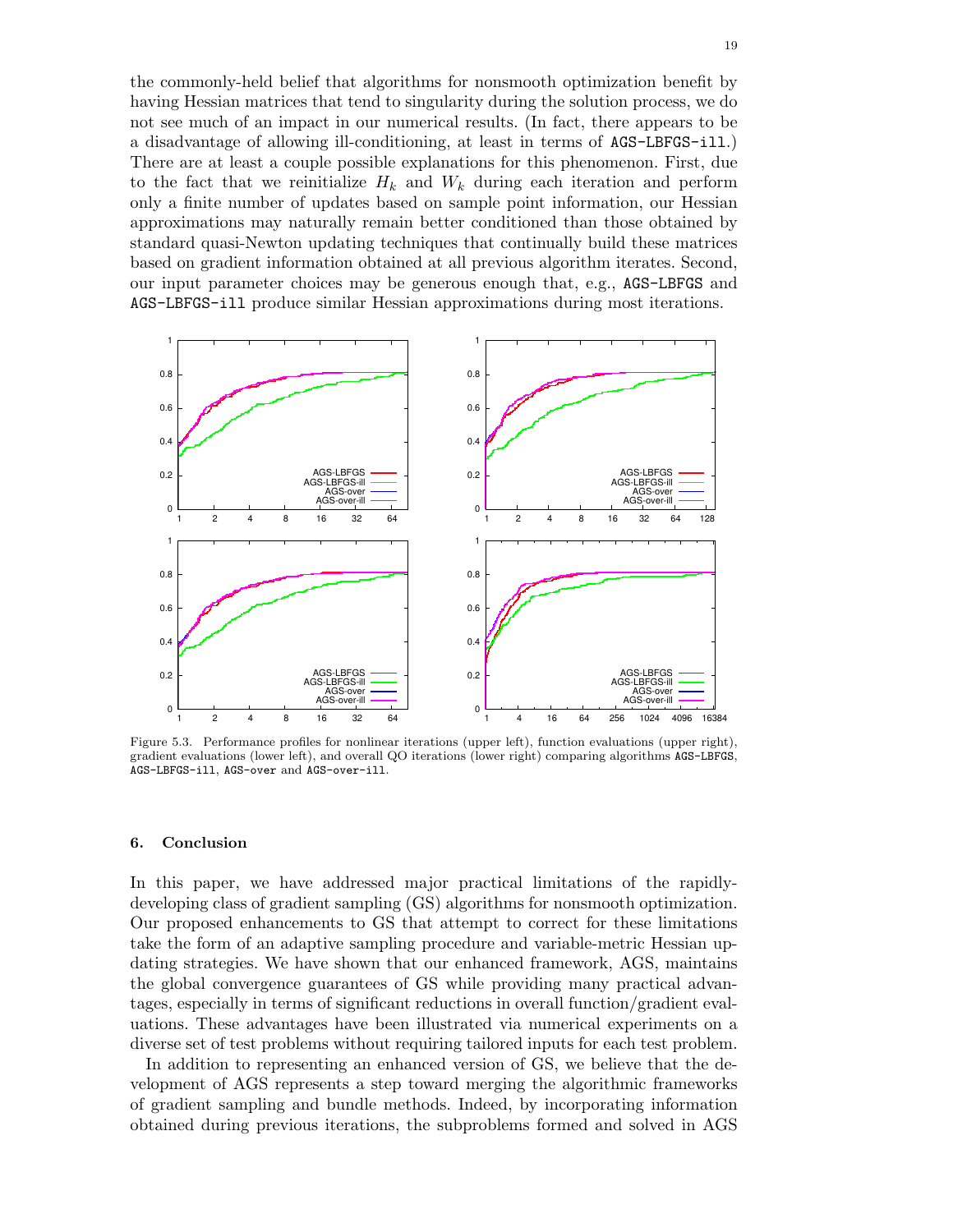closely resemble those typically found in bundle methods (after a "descent" or "serious" step has been made). We intend to investigate the marriage of gradient sampling and bundle method strategies in our future work.

# Appendix: QO Subproblem Solver

In this appendix, we discuss a specialized technique for solving the primal-dual pair (2.3) and (2.4) during step 4 of AGS. Specifically, we present an approach for solving (2.4) that follows the technique described in [21] for solving a similar dual problem. The differences are that, in our subproblem, there is no linear term in the objective, and we allow for the use of general positive definite Hessian approximations. We drop iteration number subscripts in this section. Now, subscripts are used only to indicate column number of a matrix or element number in a vector.

The benefits of our QO solver are that it can produce more accurate solutions than, say, an interior-point method, and we can easily warm-start the approach to take advantage of the fact that the columns of G often do not change drastically between iterations of AGS. The algorithm also carefully handles ill-conditioning in  $G$ , which is extremely important in our context as the columns of  $G$  come from the calculation of gradients of  $f$  at points that may be very close to one another.

Necessary and sufficient conditions for both subproblems  $(2.3)$  and  $(2.4)$  are

$$
g_j^T W G \pi - (\pi^T G^T W G \pi) \geq 0, \ j = 1, \dots, q \tag{6.1a}
$$

$$
e^T \pi = 1, \ \pi \geq 0. \tag{6.1b}
$$

A vector  $\pi$  satisfying these conditions is the unique optimal solution to (2.4), with which the unique optimal solution d to (2.3) can be computed as  $d \leftarrow -WG\pi$ .

It is clear from (6.1b) that any solution  $\pi$  to (6.1) must have at least one positive entry. Thus, the method commences with a nonempty estimate

$$
\mathcal{A} \subseteq \{1, \ldots, q\}
$$

of the optimal active set, i.e., an estimate of the indices corresponding to positive values of  $\pi$  in the solution to (6.1). Denoting  $\tilde{G}$  and  $\hat{\pi}$ , respectively, as the ordered submatrix of G and the ordered subvector of  $\pi$  corresponding to the indices in the active set estimate  $\mathcal{A}$ , we begin with  $\hat{\pi}$  satisfying

$$
e^T \hat{\pi} = 1, \ \hat{\pi} \ge 0.
$$

Assuming always that the remaining elements in the corresponding  $\pi$  are set to zero, this solution is either optimal or, for some  $j \notin A$ , we have

$$
g_j^T W \hat{G} \hat{\pi} - (\hat{\pi}^T \hat{G}^T W \hat{G} \hat{\pi}) < 0. \tag{6.2}
$$

An improvement in the objective of  $(2.4)$  can then be obtained by including j in A. If the direct inclusion of j in A yields a new  $\hat{G}$  such that  $\left[e \hat{G}^T\right]$  has full row rank, then  $A$  is simply augmented to include j. (Determining whether or not this matrix has full row rank can be done by solving the least-squares system

$$
(\hat{G}^T W \hat{G} + ee^T) \tilde{\pi} = e + \hat{G}^T W g_j \tag{6.3}
$$

and then determining whether  $e^T \tilde{\pi} = 1$  and  $\hat{G}\tilde{\pi} = g_j$ .) Otherwise, j is swapped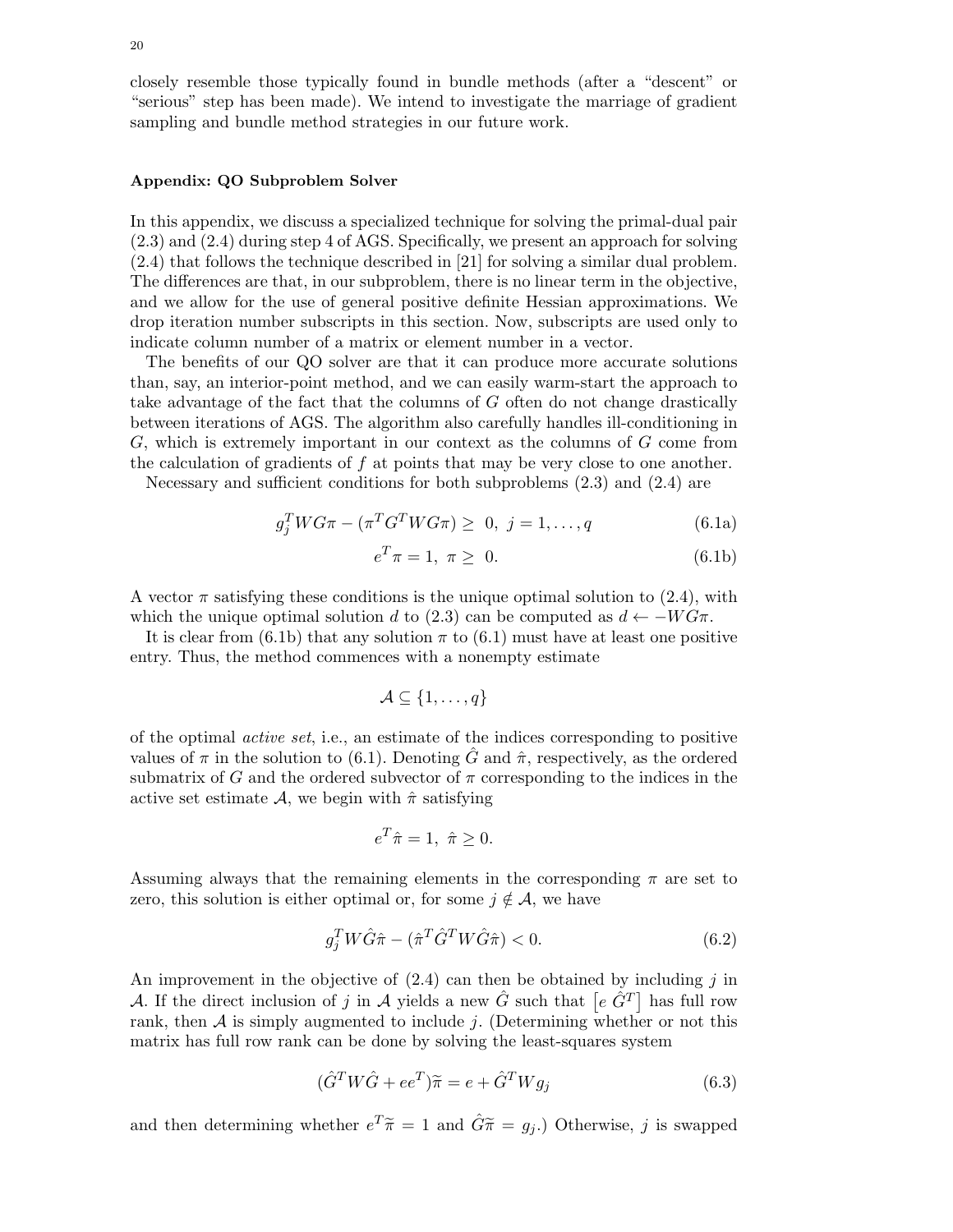with an appropriate element in  $\mathcal A$  to avoid rank-deficiency. In either case, a new trial solution  $\bar{\pi}$  is obtained by solving the linear system

$$
\begin{bmatrix} \hat{G}^T W \hat{G} e \\ e^T & 0 \end{bmatrix} \begin{bmatrix} \overline{\pi} \\ v \end{bmatrix} = \begin{bmatrix} 0 \\ 1 \end{bmatrix}, \tag{6.4}
$$

which yields the solution to the equality constrained subproblem

$$
\max_{\overline{\pi}} \frac{1}{2} \overline{\pi}^T \hat{G}^T W \hat{G} \overline{\pi}
$$
  
s.t.  $e^T \overline{\pi} = 1$ .

If  $\overline{\pi} > 0$ , then  $\hat{\pi} \leftarrow \overline{\pi}$  becomes the new solution estimate and the above procedures are repeated. Otherwise, a step from  $\hat{\pi}$  in the direction of  $\overline{\pi}$  is made until some element hits zero (say, corresponding to the jth column of  $G$ ), in which case j is removed from  $A$  and  $(6.4)$  is reformulated and resolved for the new active set.

A complete description of our subproblem solver, ASQO, is presented as Algorithm 6.1 below. The algorithm returns a vector  $\tilde{\pi}$  corresponding to A, i.e., corresponding to the nonzero elements of the optimal solution to (2.4). This vector is to be permuted and augmented with zeros in the appropriate entries to construct the optimal  $\pi$  from which the optimal primal solution d is obtained.

Algorithm 6.1 Active-Set Quadratic Optimization Subproblem Solver (ASQO)

- 1: (Initialization) Given  $A$  as an estimate of the optimal active set, let G be the submatrix of G corresponding to the indices in A and let  $\hat{\pi}$  be an |A|-vector satisfying  $e^T \hat{\pi} = 1$  and  $\hat{\pi} \geq 0$ .
- 2: (Termination check) If (6.1a) holds, then terminate. Otherwise, set  $j \in$  $\{1,\ldots,q\}$  as any index not in A such that (6.2) holds.
- 3: (Rank-deficiency check) Solve (6.3) for  $\tilde{\pi}$ . If  $\tilde{\pi}^T[e \hat{G}^T] = [1 \ g_j^T]$ , go to step 5.
- 4: (Column augmentation) Append 0 to  $\hat{\pi}$ , j to  $\hat{\mathcal{A}}$ , and  $g_j$  to  $\hat{G}$ , go to step 6.
- 5: (Column exchange) Replace  $\hat{\pi}$  by  $\hat{\pi} t\tilde{\pi}$  where

$$
t = \min_i \{ \hat{\pi}_i / \widetilde{\pi}_i : \widetilde{\pi}_i > 0 \}.
$$

Find some i such that  $\hat{\pi}_i = 0$ . Delete the ith index from A, the ith component from  $\hat{\pi}$ , and the *i*th column from G. Append t to  $\hat{\pi}$ , j to A, and  $g_i$  to G.

6: (Subproblem solution) Solve (6.4) for  $\bar{\pi}$ . If  $\bar{\pi} > 0$ , set  $\hat{\pi} = \bar{\pi}$  and go to step 2. 7: (Column deletion) Replace  $\hat{\pi}$  by  $t\overline{\pi} + (1-t)\hat{\pi}$  where

$$
t = \min\{1, \min_i\{\hat{\pi}_i/(\hat{\pi}_i - \overline{\pi}_i) : \overline{\pi}_i < 0\}\}.
$$

Find i such that  $\hat{\pi}_i = 0$ . Delete the ith index from A, the ith component from  $\hat{\pi}$ , and the *i*th column from G, then go to step 6.

Our implementation of ASQO actually maintains a Cholesky factorization of  $(\hat{G}^T W \hat{G} + ee^T)$  that is updated during each iteration. Specifically, we maintain an upper triangular singular matrix  $R$  satisfying

$$
R^T R = \hat{G}^T W \hat{G} + e e^T
$$

with which it can easily be verified that the solutions to  $(6.3)$  and  $(6.4)$  can be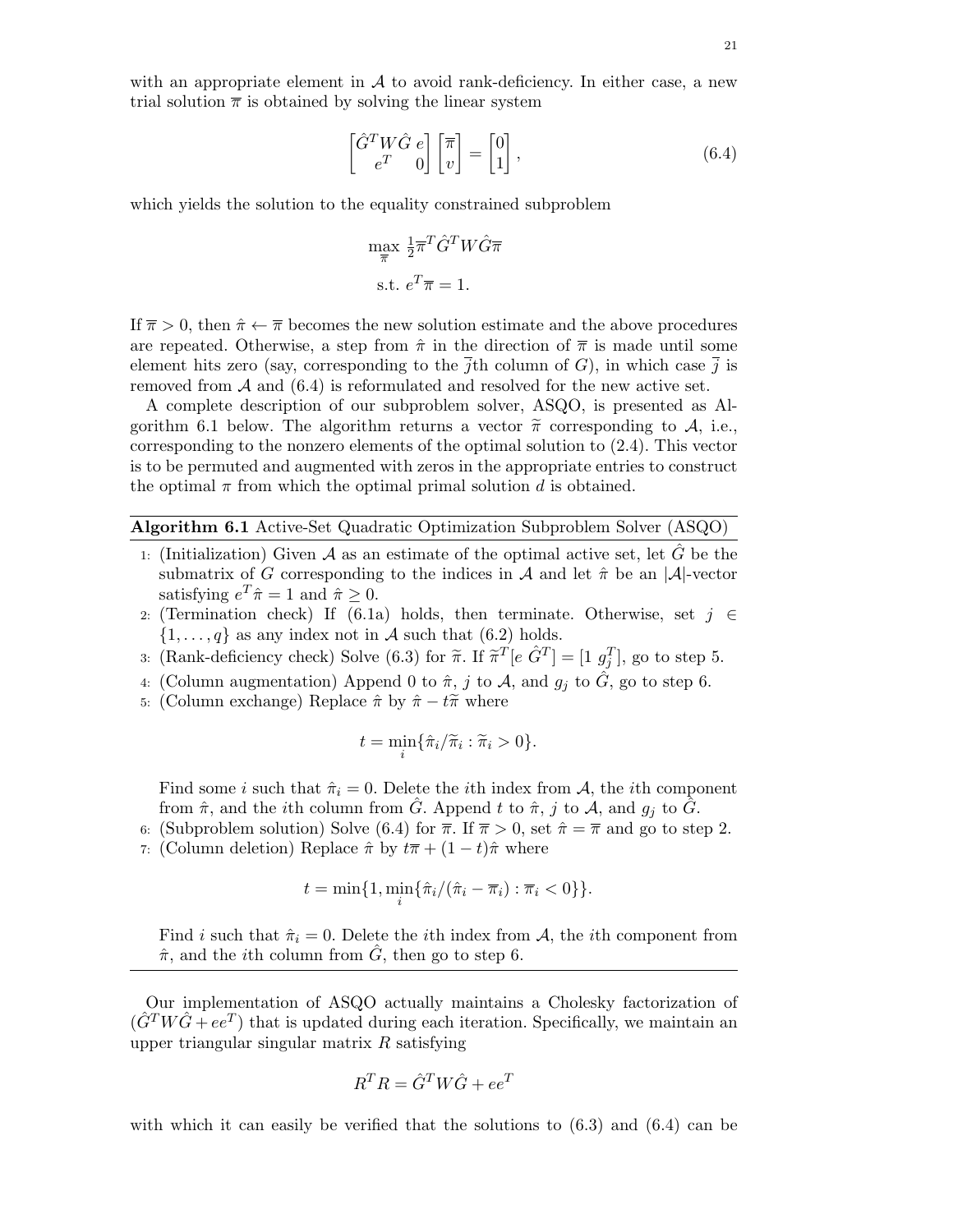obtained, respectively, by solving the pairs of systems

$$
\begin{Bmatrix} R^T r_1 = e + \hat{G}^T W g_j \\ R \tilde{\pi} = r_1 \end{Bmatrix} \quad \text{and} \quad \begin{Bmatrix} R^T r_2 = e \\ R \overline{\pi} = r_2 / ||r_2||^2. \end{Bmatrix}.
$$

The maintenance of R and calculation of the intermediate vectors above allows sophisticated extensions of the rank-deficiency check in step (3) of ASQO so that it is less susceptible to numerical errors. We have implemented these extensions in our code, but suppress the details for simplicity in our presentation here; see [21] for details.

#### References

- [1] K. M. Anstreicher and J. Lee. A Masked Spectral Bound for Maximum-Entropy Sampling. In MODA 7 - Advances in Model-Oriented Design and Analysis, pages 1–10, Berlin, Germany, 2004.
- [2] C. G. Broyden. The Convergence of a Class of Double-Rank Minimization Algorithms. Journal of the Institute of Mathematics and Its Applications, 6(1):76–90, 1970.
- [3] J. V. Burke, D. Henrion, A. S. Lewis, and M. L. Overton. HIFOO A MATLAB Package for Fixedorder Controller Design and H-infinity Optimization. In Proceedings of the IFAC Symposium on Robust Control Design, Haifa, Israel, 2006.
- [4] J. V. Burke, A. S. Lewis, and M. L. Overton. Approximating Subdifferentials by Random Sampling of Gradients. Mathematics of Operations Research, 27(3):567–584, 2002.
- [5] J. V. Burke, A. S. Lewis, and M. L. Overton. A Robust Gradient Sampling Algorithm for Nonsmooth, Nonconvex Optimization. SIAM Journal on Optimization, 15(3):751–779, 2005.
- [6] J. V. Burke, A. S. Lewis, and M. L. Overton. Pseudospectral Components and the Distance to Uncontrollability. SIAM Journal on Matrix Analysis and Applications, 26(2):350–361, 2005.
- [7] F. H. Clarke. Optimization and Nonsmooth Analysis. Canadian Mathematical Society Series of Monographs and Advanced Texts. John Wiley & Sons, New York, NY, USA, 1983.
- [8] F. E. Curtis and M. L. Overton. A Sequential Quadratic Programming Algorithm for Nonconvex, Nonsmooth Constrained Optimization. SIAM Journal on Optimization, in second round of review; original submission, 2009.
- [9] E. Dolan and J. Moré. Benchmarking Optimization Software with Performance Profiles. Mathematical Programming, 91:201–213, 2002.
- [10] R. Fletcher. A New Approach to Variable Metric Algorithms. Computer Journal, 13(3):317–322, 1970.
- [11] D. Goldfarb. A Family of Variable Metric Updates Derived by Variational Means. Mathematics of Computation, 24(109):23–26, 1970.
- [12] A. A. Goldstein. Optimization of Lipschitz Continuous Functions. Mathematical Programming, 13(1):14–22, 1977.
- [13] G. H. Golub and C. F. Van Loan. *Matrix Computations*. Johns Hopkins University Press, third edition, 1996.
- [14] C. Greif and J. Varah. Minimizing the Condition Number for Small Rank Modifications. SIAM Journal on Matrix Analysis and Applications, 29(1):82–97, 2006.
- [15] M. Haarala. Large-Scale Nonsmooth Optimization: Variable Metric Bundle Method with Limited Memory. PhD thesis, University of Jyväskylä, 2004.
- [16] M. Haarala, K. Miettinen, and M. M. Mäkelä. New Limited Memory Bundle Method for Large-Scale Nonsmooth Optimization. Optimization Methods and Software, 19(6):673–692, 2004.
- [17] J.-B. Hiriart-Urruty and C. Lemaréchal. Convex Analysis and Minimization Algorithms I. A Series of Comprehensive Studies in Mathematics. Springer-Verlag, New York, NY, USA, 1993.
- [18] J.-B. Hiriart-Urruty and C. Lemaréchal. Convex Analysis and Minimization Algorithms II. A Series of Comprehensive Studies in Mathematics. Springer-Verlag, New York, NY, USA, 1993.
- [19] R. A. Horn and C. R. Johnson. Matrix Analysis. Cambridge University Press, 1990.
- [20] K. C. Kiwiel. Methods of Descent for Nondifferentiable Optimization. Lecture Notes in Mathematics. Springer-Verlag, New York, NY, USA, 1985.
- [21] K. C. Kiwiel. A Method for Solving Certain Quadratic Programming Problems Arising in Nonsmooth Optimization. IMA Journal of Numerical Analysis, 6(2):137–152, 1986.
- [22] K. C. Kiwiel. Convergence of the Gradient Sampling Algorithm for Nonsmooth Nonconvex Optimization. SIAM Journal on Optimization, 18(2):379–388, 2007.
- [23] K. C. Kiwiel. A Nonderivative Version of the Gradient Sampling Algorithm for Nonsmooth Nonconvex Optimization. SIAM Journal on Optimization, 20(4):1983–1994, 2010.
- [24] A. S. Lewis. Local Structure and Algorithms in Nonsmooth Optimization. In F. Jarre, C. Lemaréchal, and J. Zowe, editors, *Optimization and Applications*, pages 104–106. Mathematisches Forschungsinstitut Oberwolfach, Oberwolfach, Germany, 2005.
- [25] A. S. Lewis and M. L. Overton. Nonsmooth Optimization via BFGS. SIAM Journal on Optimization, in review; original submission, 2010.
- [26] L. Lukšan, M. Tuma, M. Šiška, J. Vlček, and N. Ramešová. UFO 2002: Interactive System for Universal Functional Optimization. Technical Report 883, Institute of Computer Science, Academy of Sciences of the Czech Republic, 2002.